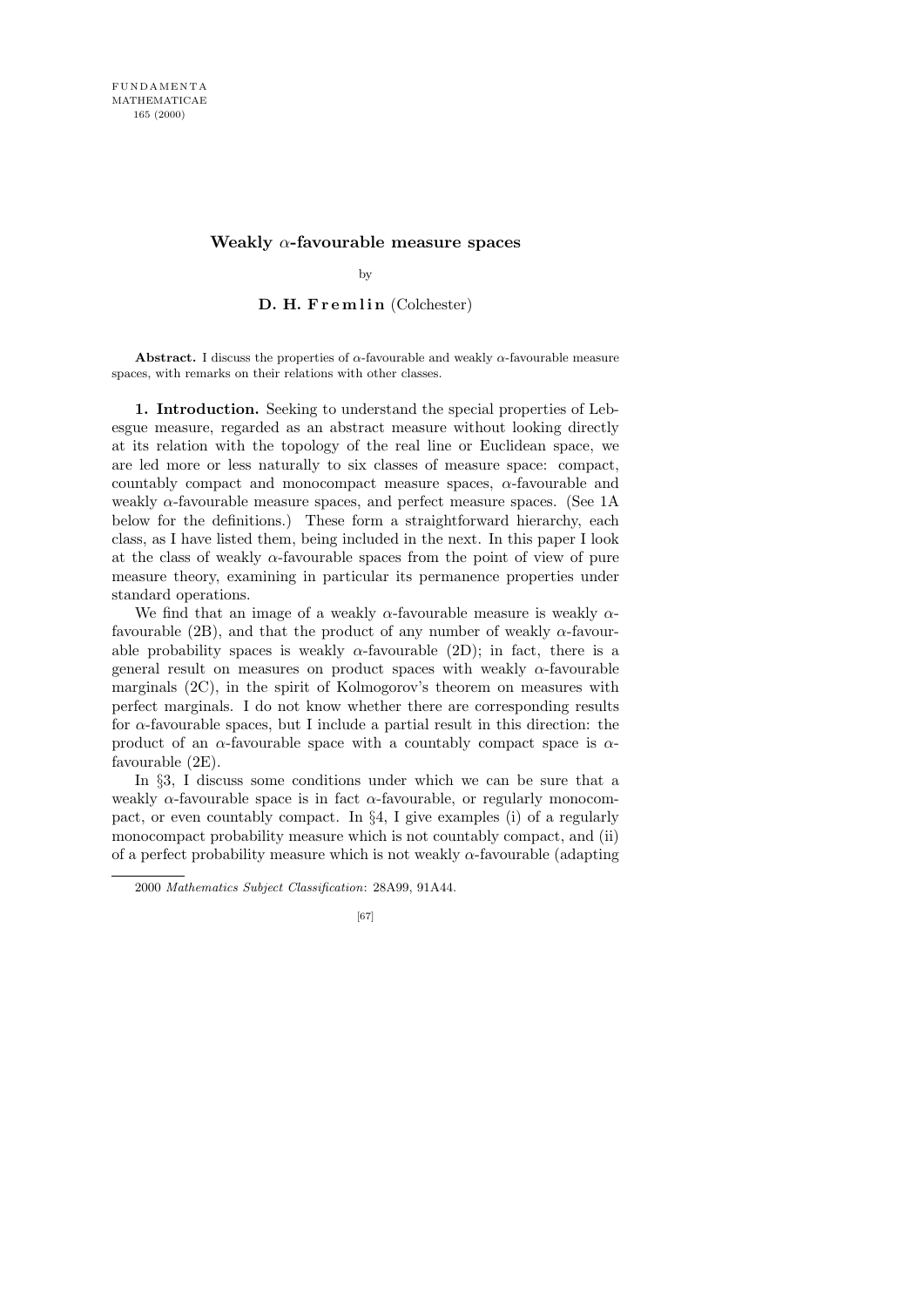an example of K. Musia l). I conclude with a brief discussion of some open problems.

1A. Basic definitions. (a) Following [19], I will say that a compact class is a family K of sets such that  $\bigcap \mathcal{K}' \neq \emptyset$  whenever  $\mathcal{K}' \subseteq \mathcal{K}$  has the finite intersection property, and that a *countably compact class* is a family  $K$  of sets such that  $\bigcap \mathcal{K}'$  is non-empty for every countable set  $\mathcal{K}' \subseteq \mathcal{K}$  with the finite intersection property. (Note that most authors up to 1980 or so, following [14], used the phrases "compact class", "compact measure" to mean what I am calling "countably compact class" and "countably compact measure".) Following [24] and [5], I say that a monocompact class is a family K of sets such that  $\bigcap_{n\in\mathbb{N}} K_n \neq \emptyset$  for any non-increasing sequence  $\langle K_n \rangle_{n\in\mathbb{N}}$ in  $K$ .

(b) Now let  $K$  be a family of non-empty sets. Consider the infinite game  $\Gamma(K)$  for two players in which the players choose alternately sets  $K_0, K'_0, K_1, K'_1, \ldots$  in K with  $K_0 \supseteq K'_0 \supseteq K_1 \supseteq K'_1 \supseteq \ldots$  and the first player wins if  $\bigcap_{i\in\mathbb{N}} K_i = \emptyset$ , while the second player wins if  $\bigcap_{i\in\mathbb{N}} K_i \neq \emptyset$ . I will say that a *strategy* for the second player in  $\Gamma(\mathcal{K})$  is a function  $\sigma$ :  $\bigcup_{n\geq 1} \mathcal{K}^n \to \mathcal{K}$  such that  $\sigma(K_0,\ldots,K_n) \subseteq K_n$  for every  $K_0,\ldots,K_n \in \mathcal{K}$ , and that such a strategy  $\sigma$  is a *winning strategy* if  $\bigcap_{n\in\mathbb{N}} K_n \neq \emptyset$  whenever  $\langle K_n \rangle_{n \in \mathbb{N}}$  is a sequence in K such that  $K_{n+1} \subseteq \sigma(K_0, \ldots, K_n)$  for every  $n \in \mathbb{N}$ . Similarly, a *tactic* (or "stationary strategy") for the second player in  $\Gamma(\mathcal{K})$  is a function  $\tau : \mathcal{K} \to \mathcal{K}$  such that  $\tau(K) \subseteq K$  for every  $K \in \mathcal{K}$ , and  $\tau$  is a winning tactic if  $\bigcap_{n\in\mathbb{N}} K_n \neq \emptyset$  whenever  $\langle K_n \rangle_{n\in\mathbb{N}}$  is a sequence in K such that  $K_{n+1} \subseteq \tau(K_n)$  for every  $n \in \mathbb{N}$ . If  $\tau : \mathcal{K} \to \mathcal{K}$  is any tactic for the second player, we have an associated strategy  $\sigma$  defined by setting  $\sigma(K_0,\ldots,K_n)=\tau(K_n)$  for every  $K_0,\ldots,K_n\in\mathcal{K}$ , and  $\sigma$  will be a winning strategy iff  $\tau$  is a winning tactic.

I will say that a non-empty family K of non-empty sets is a weakly  $\alpha$ *favourable class* if the second player has a winning strategy in  $\Gamma(\mathcal{K})$ , and an  $\alpha$ -favourable class if the second player has a winning tactic. In this context, it is convenient to say that if  $K$  is empty (so that there are no plays in the game  $\Gamma(\mathcal{K})$  then the empty tactic is a winning tactic for the second player, so that  $K$  is  $\alpha$ -favourable.

For a variety of measure-theoretic and topological questions to which the idea of "weakly  $\alpha$ -favourable class" is relevant, see [8].

(c) Recall that a measure space  $(X, \Sigma, \mu)$  is (*countably*) *compact* if there is a (countably) compact class  $\mathcal{K} \subseteq \Sigma$  such that  $\mu$  is inner regular with respect to K, in the sense that  $\mu E = \sup \{ \mu K : K \in \mathcal{K}, K \subseteq E \}$  for every  $E \in \Sigma$  ([14] and [19], or [10], §342 and §451).  $(X, \Sigma, \mu)$ , or  $\mu$ , is (weakly)  $\alpha$ -favourable if  $\Sigma \setminus \mathcal{N}_{\mu}$  is a (weakly)  $\alpha$ -favourable class, where I write  $\mathcal{N}_{\mu}$ for the ideal of  $\mu$ -negligible sets ([8]).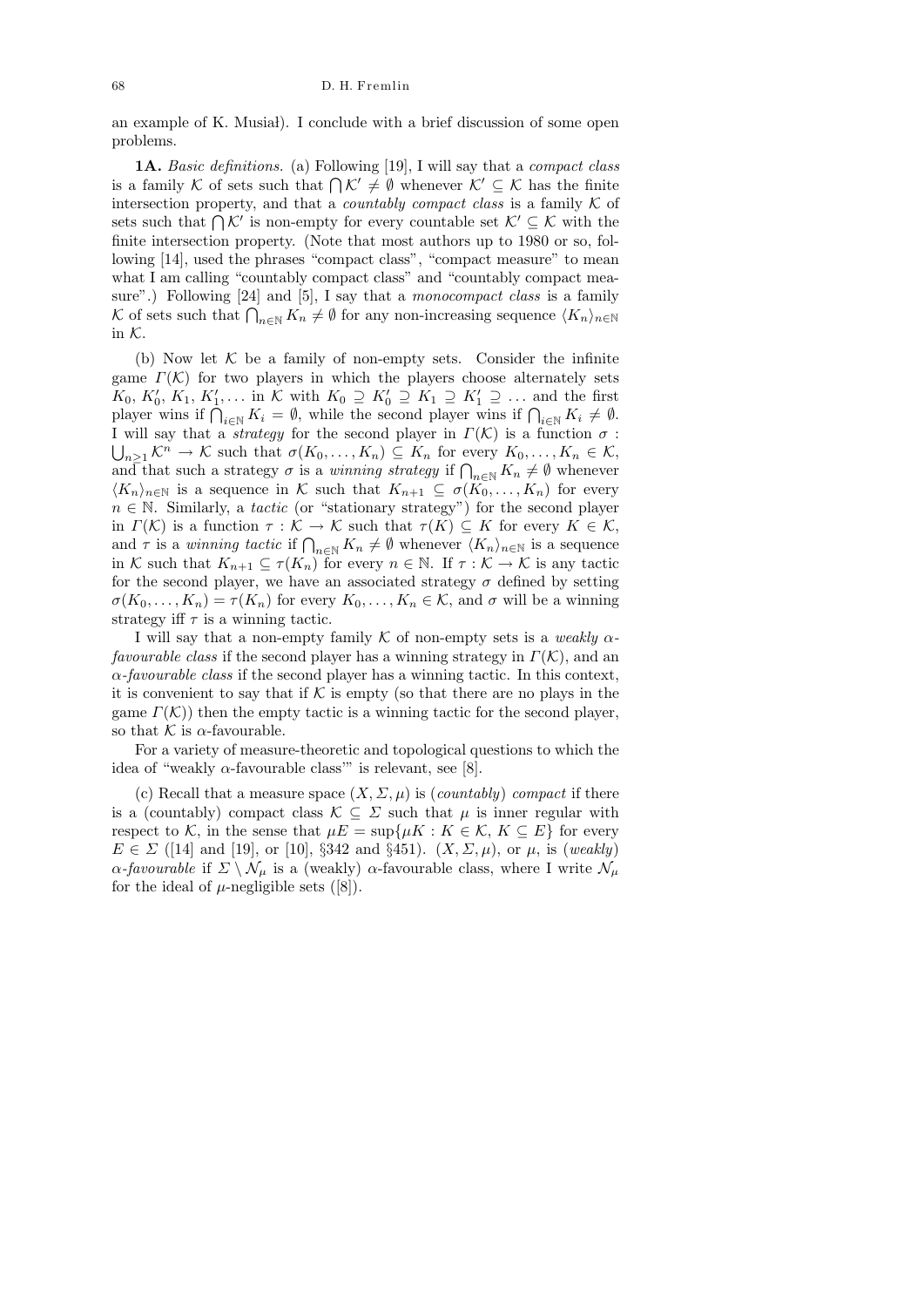Next, if  $(X, \Sigma, \mu)$  is a measure space and K a family of sets, we say that K  $\mu$ -approximates  $\Sigma$  if whenever  $E \in \Sigma$  and  $0 \leq \gamma < \mu E$  there are  $F \in \Sigma$  and  $K \in \mathcal{K}$  such that  $F \subseteq K \subseteq E$  and  $\mu F \geq \gamma$ . (Note that, on the definitions above,  $\mu$  is inner regular with respect to K iff  $\mathcal{K} \cap \Sigma$   $\mu$ -approximates  $\Sigma$ .)  $(X, \Sigma, \mu)$ , or  $\mu$ , is monocompact if there is a monocompact class which  $\mu$ approximates  $\Sigma$ .

Three natural variations on this idea are perhaps worth signalling, even though it is at present quite unclear which, if any, of them correspond to different measure spaces.

( $\alpha$ ) Let us say that a measure space  $(X, \Sigma, \mu)$  is regularly monocompact if there is a monocompact class  $\mathcal K$  such that  $\mu$  is inner regular with respect to K (equivalently, if there is a monocompact class  $\mathcal{K} \subseteq \Sigma$  which  $\mu$ -approximates  $\Sigma$ ).

 $(\beta)$  Let us say that a measure space  $(X, \Sigma, \mu)$  is weakly monocompact if there is a monocompact class K such that for every  $E \in \Sigma \setminus \mathcal{N}_{\mu}$  there are  $F \in \Sigma \setminus \mathcal{N}_{\mu}, K \in \mathcal{K}$  such that  $F \subseteq K \subseteq E$ .

(γ) Let us say that a measure space  $(X, \Sigma, \mu)$  is *weakly regularly monocompact* if there is a monocompact class K which is coinitial with  $\Sigma \setminus \mathcal{N}_{\mu}$ .

To complete this list, recall that a measure space  $(X, \Sigma, \mu)$  is *perfect* if whenever  $f: X \to \mathbb{R}$  is a  $\Sigma$ -measurable function,  $E \in \Sigma$  and  $\mu E > 0$ , then there is a compact set  $K \subseteq f[E]$  such that  $\mu f^{-1}[K] > 0$  ([20], or [10], §342 and §451).

1B. Elementary results. (a) A compact class is countably compact. A countably compact class of non-empty sets is monocompact. A monocompact class is  $\alpha$ -favourable (since  $K \mapsto K$  is a winning tactic). An  $\alpha$ -favourable class is weakly  $\alpha$ -favourable. Any subset of a compact, or countably compact, or monocompact class is a class of the same kind.

(b) It will be useful to have the following facts available.

(i) A family  $K$  of subsets of a set X is a compact class iff there is a compact topology (not necessarily Hausdorff) on X such that every member of K is closed ([19], 3.2, or [10], 342D). It follows that if K is any compact class of sets, there is a compact class  $\mathcal{K}^* \supseteq \mathcal{K}$  such that  $K \cup K' \in \mathcal{K}^*$  for all  $K, K' \in \mathcal{K}^*$  and  $\bigcap \mathcal{K}' \in \mathcal{K}^*$  for every non-empty  $\mathcal{K}' \subseteq \mathcal{K}^*$ .

(ii) If  $K$  is a countably compact class, there is a countably compact class  $K^* \supseteq \mathcal{K}$  such that  $K \cup K' \in \mathcal{K}^*$  for all  $K, K' \in \mathcal{K}^*$  and  $\bigcap_{n \in \mathbb{N}} K_n \in \mathcal{K}^*$  for every sequence  $\langle K_n \rangle_{n \in \mathbb{N}}$  in  $\mathcal{K}^*$  ([14] or [10], 413R).

**1C.** LEMMA. If  $K$  is a family of non-empty sets, and  $L$  is a coinitial subset of K, then L is (weakly)  $\alpha$ -favourable iff K is.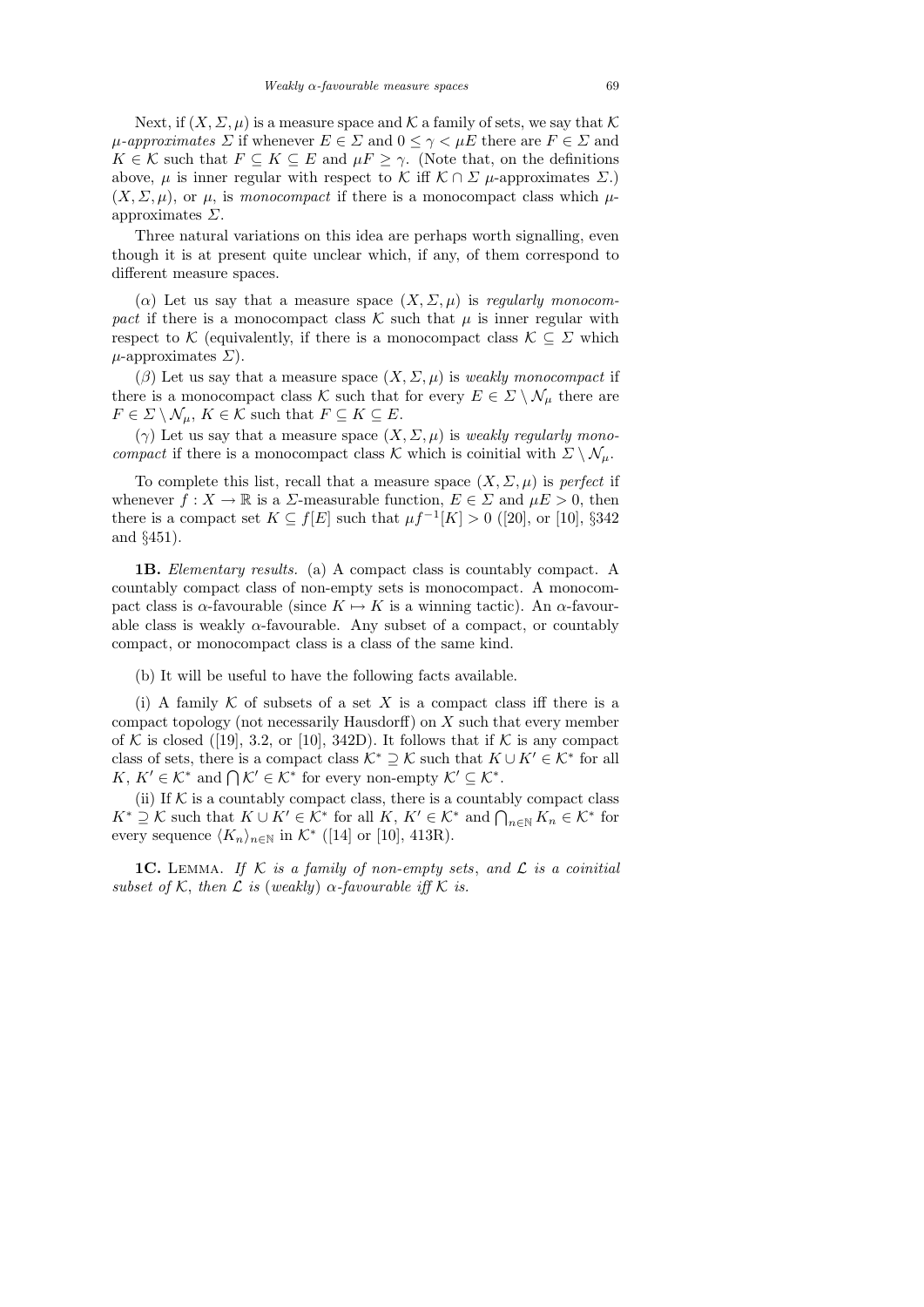P r o o f. For "weakly  $\alpha$ -favourable"', this is [8], 2P. For " $\alpha$ -favourable", let  $\theta : \mathcal{K} \to \mathcal{L}$  be any function such that  $\theta(K) \subseteq K$  for every  $K \in \mathcal{K}$ . If  $\tau : \mathcal{K} \to \mathcal{K}$  is a winning tactic for the second player in  $\Gamma(\mathcal{K})$ , then  $L \mapsto \theta \tau(L) : \mathcal{L} \to \mathcal{L}$  is a winning tactic in  $\Gamma(\mathcal{L})$ . If  $\tau : \mathcal{L} \to \mathcal{L}$  is a winning tactic in  $\Gamma(\mathcal{L})$ , then  $K \mapsto \tau \theta(K) : \mathcal{K} \to \mathcal{K}$  is a winning tactic in  $\Gamma(\mathcal{K})$ .

**1D.** In the definition of "strategy" above, the function  $\sigma$  determining the moves of the second player is defined solely in terms of the moves of the first player, it being understood that a play of the game will proceed in the form

$$
K_0, \sigma(K_0), K_1, \sigma(K_0, K_1), \ldots,
$$

so that there is no need to name the moves of the second player in the definition of  $\sigma$ . A different approach describes a play of the game by the sequence of the second player's moves, and it is useful to have a condition for weak  $\alpha$ -favourability in terms of such sequences.

LEMMA. Let  $K$  be a family of non-empty sets. Then  $K$  is weakly  $\alpha$ favourable iff there is a family  $Q \subseteq \bigcup_{n \geq 1} \mathcal{K}^n$  such that

(i) whenever  $(K'_0, \ldots, K'_n) \in Q$  then  $K'_0 \supseteq K'_1 \supseteq \ldots \supseteq K'_n$ ;

(ii) for every  $K \in \mathcal{K}$  there is a  $K' \subseteq K$  such that the one-term sequence  $(K')$  belongs to  $Q;$ 

(iii) whenever  $(K'_0, \ldots, K'_n) \in Q$  and  $K \in \mathcal{K}$  and  $K \subseteq K'_n$ , then there is  $a K' \subseteq K$  such that  $(K'_0, \ldots, K'_n, K') \in Q;$ 

(iv) whenever  $\langle K'_n \rangle_{n \in \mathbb{N}}$  is a sequence in K such that  $(K'_0, \ldots, K'_n) \in Q$ for every *n*, then  $\bigcap_{n\in\mathbb{N}} K'_n \neq \emptyset$ .

Proof. (a) If K is weakly  $\alpha$ -favourable, let  $\sigma: \bigcup_{n\geq 1} \mathcal{K}^n \to \mathcal{K}$  be a winning strategy for the second player in  $\Gamma(\mathcal{K})$ . Define  $\overline{Q}_n \subseteq \mathcal{K}^{n+1}$ ,  $\phi_n$ :  $Q_n \to \mathcal{K}^{n+1}$  inductively, for  $n \in \mathbb{N}$ , as follows. Start by setting  $Q_0 = {\sigma(K)}$ :  $K \in \mathcal{K}$ , and let  $\phi_0: Q_0 \to \mathcal{K}$  be any function such that  $K' = \sigma(\phi_0(K'))$  for every  $K' \in Q_0$ . Given  $Q_n$  and  $\phi_n$ , let  $Q_{n+1}$  be the set of finite sequences  $s \cap K'$  in K for which  $s = (K'_0, \ldots, K'_n) \in Q_n$  and there is some  $K \in \mathcal{K}$  such that  $K \subseteq K'_n$  and  $K' = \sigma(\phi_n(s)^\frown K)$ ; now take  $\phi_{n+1} : Q_{n+1} \to \mathcal{K}^{n+1}$  to be any function such that if  $s \in Q_n$  and  $s \cap K' \in Q_{n+1}$ , then  $\phi_{n+1}(s \cap K')$  is of the form  $\phi_n(s)$ <sup> $\cap$ </sup>K where  $K \subseteq K'_n$  and  $K' = \sigma(s^\wedge K)$ . At the end of the induction, set  $Q = \bigcup_{n \in \mathbb{N}} Q_n \subseteq \bigcup_{n \geq 1} \mathcal{K}^n$ .

The construction ensures that  $\overline{Q}$  satisfies (i). Setting  $K' = \sigma(K)$ , we see that Q satisfies condition (ii). If  $s = (K'_0, \ldots, K'_n) \in Q, K \in \mathcal{K}$  and  $K \subseteq K'_n$ , set  $K' = \sigma(\phi(\mathbf{s})^T K)$ ; then  $K' \subseteq K$  and  $\mathbf{s}^T K' \in Q$ , so Q satisfies (iii). If  $\langle K'_n \rangle_{n \in \mathbb{N}}$  is a sequence in K such that  $(K'_0, \ldots, K'_n) \in Q$  for each n, then observe that  $\phi_{n+1}(K'_0,\ldots,K'_{n+1})$  extends  $\phi_n(K'_0,\ldots,K'_n)$  for every n, so we have a sequence  $\langle K_n \rangle_{n \in \mathbb{N}}$  in K such that  $(K_0, \ldots, K_n) = \phi_n(K'_0, \ldots, K'_n)$  for every *n*. In this case, by the choice of  $Q_{n+1}$  and  $\phi_{n+1}$ , we have  $K_{n+1} \subseteq K'_n =$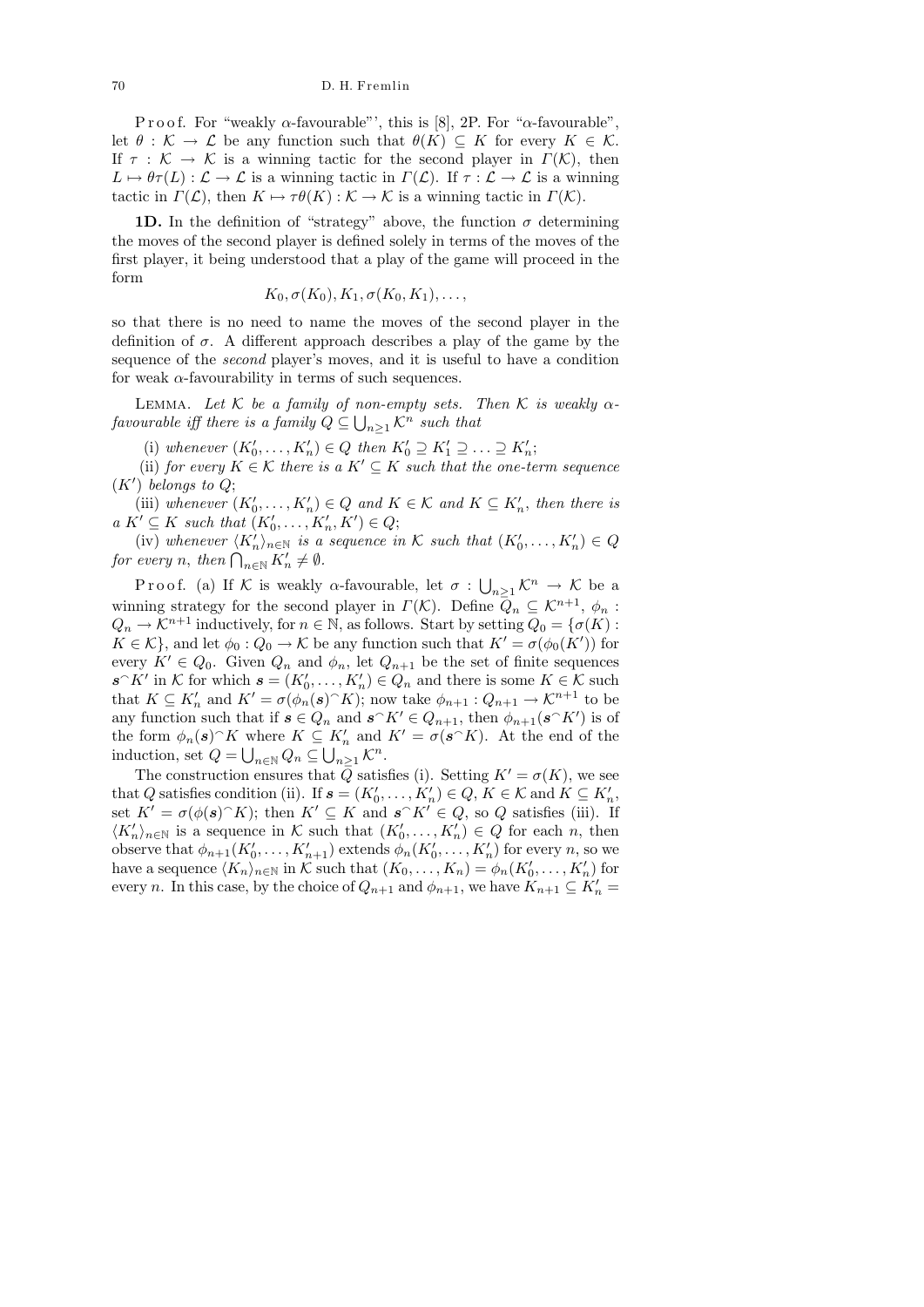$\sigma(K_0, \ldots, K_n)$  for every *n*. Because  $\sigma$  is a winning strategy,  $\bigcap_{n \in \mathbb{N}} K'_n = \bigcap_{n \in \mathbb{N}} K_n$  is non-empty, as required by condition (iv).  $\bigcap_{n\in\mathbb{N}} K_n$  is non-empty, as required by condition (iv).

(b) If there is such a family Q, then choose  $\sigma_n : \mathcal{K}^{n+1} \to \mathcal{K}$  inductively, for  $n \in \mathbb{N}$ , as follows. For  $K \in \mathcal{K}$ ,  $\sigma_0(K)$  is to be any member of K, included in K, such that the single-element sequence  $(\sigma_0(K))$  belongs to  $Q$ ; there is such an element because  $Q$  satisfies condition (i). Given  $\sigma_n: \mathcal{K}^{n+1} \to \mathcal{K}$  and  $(K_0, \ldots, K_{n+1}) \in \mathcal{K}^{n+2}$ , set  $K'_r = \sigma_r(K_0, \ldots, K_r)$ for  $r \leq n$ . If  $(K'_0, \ldots, K'_n) \in Q$  and  $K_{n+1} \subseteq K'_n$ , then, because Q satisfies condition (ii), there is some  $K \subseteq K_{n+1}$  such that  $(K'_0, \ldots, K'_n, K') \in$ Q; take  $\sigma_{n+1}(K_0,\ldots,K_{n+1})$  to be any such K'. In any other case, set  $\sigma_{n+1}(K_0,\ldots,K_{n+1})=K_{n+1}$ . At the end of the induction, set  $\sigma(\mathbf{s})=\sigma_n(\mathbf{s})$ for  $n \in \mathbb{N}$ ,  $s \in \mathcal{K}^{n+1}$ .

The construction of the  $\sigma_n$  certainly ensures that  $\sigma$  is a strategy for the second player in  $\Gamma(\mathcal{K})$ . If now  $\langle K_n \rangle_{n\in\mathbb{N}}$  is a sequence in K such that  $K_{n+1} \subseteq \sigma(K_0, \ldots, K_n)$  for every  $n \in \mathbb{N}$ , then, inducing on n, we see that  $(K'_0, \ldots, K'_n) \in Q$  for every  $n \in \mathbb{N}$ , where  $K'_n = \sigma(K_0, \ldots, K_n)$ ; so  $\bigcap_{n\in\mathbb{N}} K_n = \bigcap_{n\in\mathbb{N}} K'_n$  is non-empty, by condition (iii) on Q. As  $\langle K_n \rangle_{n\in\mathbb{N}}$  is arbitrary,  $\sigma$  is a winning strategy and K is weakly  $\alpha$ -favourable.

**1E.** In §§3–4 below, we shall be looking at measures on  $\{0,1\}^A$ , for various sets A, and it will be helpful to have the following facts set out clearly.

LEMMA. Let  $\langle X_i \rangle_{i \in I}$  be any family of topological spaces, with product X.

(a) For any closed set  $F \subseteq X$ , there is a smallest set  $A_F \subseteq I$  such that F is determined by coordinates in  $A_F$ , in the sense that  $x \in F$  whenever  $x \in X$ ,  $y \in F$  and  $x \upharpoonright A_F = y \upharpoonright A_F$ .

(b) If  $\langle F_n \rangle_{n \in \mathbb{N}}$  is a non-increasing sequence of closed sets in X with intersection F, then  $A_F \subseteq \bigcup_{n \in \mathbb{N}} \bigcap_{m \geq n} A_{F_m}$ .

(c) Suppose that  $\mu$  is a strictly positive topological measure on X which is a product measure in the sense that  $\mu(E \cap F) = \mu E \cdot \mu F$  whenever  $E, F \in$ dom  $\mu$  and there is some set  $J \subseteq I$  such that E is determined by coordinates in J and F is determined by coordinates in  $I \setminus J$ . Suppose that E and F are measurable sets such that  $E \triangle F$  is negligible, F is closed, and F is self-supporting in the sense that  $\mu(F \cap U) > 0$  whenever  $U \subseteq X$  is an open set meeting F. If  $J \subseteq I$  is such that E is determined by coordinates in J, so is F.

Proof. (a) Let  $\mathcal J$  be the family of those subsets  $J$  of  $I$  such that  $F$  is determined by coordinates in J. Then  $I \in \mathcal{J}$  and  $J \cap J' \in \mathcal{J}$  for any J,  $J' \in \mathcal{J}$  ([10], 254T). Set  $A_F = \bigcap \mathcal{J}$ .

Suppose, if possible, that  $F$  is not determined by coordinates in  $A_F$ . Then we have  $y \in F$ ,  $x \in X \setminus F$  such that  $x \upharpoonright A_F = y \upharpoonright A_F$ . Because F is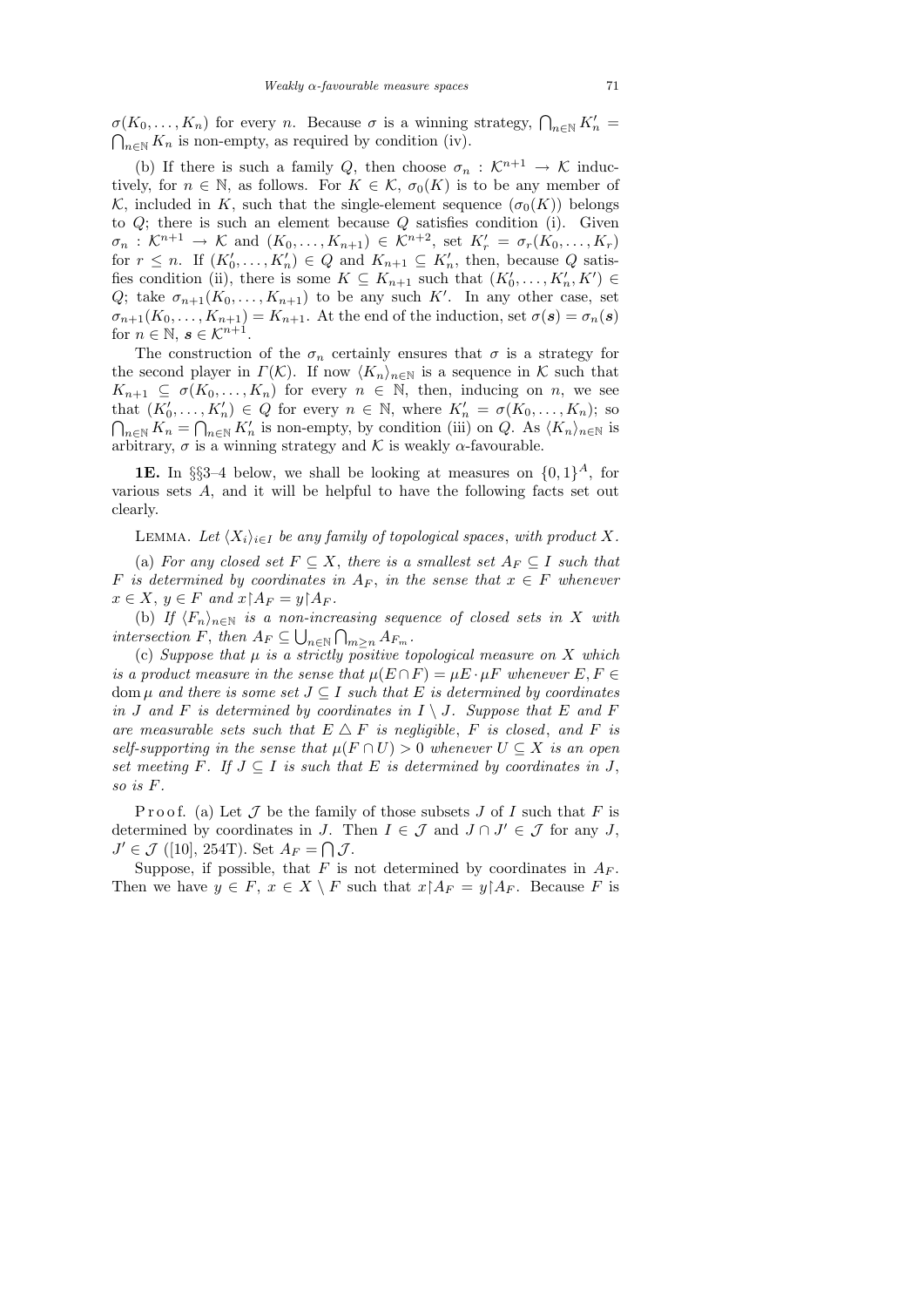closed, there is a finite set  $K \subseteq I$  such that  $\{z : z \in X, z | K = x | I\}$  is disjoint from  $F$ . Because  $\mathcal J$  is closed under finite intersections, there is a  $J \in \mathcal{J}$  such that  $K \cap J = A_F \cap J$ . But now consider  $z \in X$  defined by saying that  $z(i) = x(i)$  if  $i \in K$ ,  $z(i) = y(i)$  if  $i \in I \setminus K$ . Then  $z \upharpoonright J = y \upharpoonright J$ , so  $z \in F$ , because F is determined by coordinates in J; but also  $z|K = x|K$ , so  $z \notin F$ , which is impossible.

Thus F is determined by coordinates in  $A_F$ , and  $A_F$  is the unique smallest member of  $J$ , as claimed.

(b) Set  $A = \bigcup_{n \in \mathbb{N}} \bigcap_{m \geq n} A_{F_m}$ . If  $i \in I \setminus A$ , then  $L = \{n : i \notin A_{F_n}\}\$ is infinite, so  $F = \bigcap_{n \in L} F_n$ . Since every  $F_n$ , for  $n \in L$ , is determined by coordinates in  $I \setminus \{i\}$ , so is F ([10], 254M), and  $A_F \subseteq I \setminus \{i\}$ . As i is arbitrary,  $A_F \subseteq A$ , as claimed.

(c) Suppose, if possible, otherwise; then there are  $x \in F$ ,  $y \in X \backslash F$  such that  $x/J = y/J$ . Because F is closed, there is a basic open set containing y and disjoint from F; we can express this in the form  $U \cap V$  where U and  $V$  are open,  $U$  is determined by coordinates in  $J$  and  $V$  is determined by coordinates in  $I \setminus J$ . Now  $x \in U$ , so  $U \cap F \neq \emptyset$  and  $\mu(U \cap F) > 0$ . But now

$$
0 = \mu(F \cap U \cap V) = \mu(E \cap U \cap V)
$$

because  $E \triangle F$  is negligible

$$
= \mu(E \cap U) \cdot \mu V
$$

because  $E \cap U$  is determined by coordinates in J, V is determined by coordinates in  $I \setminus J$ , and  $\mu$  is a product measure

$$
= \mu(F \cap U) \cdot \mu V > 0
$$

(because  $\mu$  is strictly positive). But this is absurd.

2. Measure spaces. I come now to the main work of this paper, the study of (weakly)  $\alpha$ -favourable measure spaces.

**2A.** Elementary facts. Compact measure spaces are countably compact, countably compact measure spaces are  $\alpha$ -favourable, and  $\alpha$ -favourable measure spaces are weakly  $\alpha$ -favourable, just because we have corresponding results for the abstract classes of §1. It is also the case that semi-finite weakly  $\alpha$ -favourable measure spaces are perfect; see [8], 6Bg. (The result there is stated only for totally finite measure spaces, because these are the only case considered in [20]. If we extend the definition as in 1Ac above, then a semi-finite measure  $\mu$  is perfect iff the subspace measure  $\mu_E$  on E is perfect whenever  $\mu E < \infty$ ; and it is also easy to see that  $\mu$  is weakly  $\alpha$ -favourable iff  $\mu_E$  is weakly  $\alpha$ -favourable for every set E of finite measure, because  $\{E : 0 < \mu E < \infty\}$  is coinitial with dom  $\mu \setminus \mathcal{N}_{\mu}$ . If  $(X, \Sigma, \mu)$  is "countably separated", in the sense that there is a sequence of measurable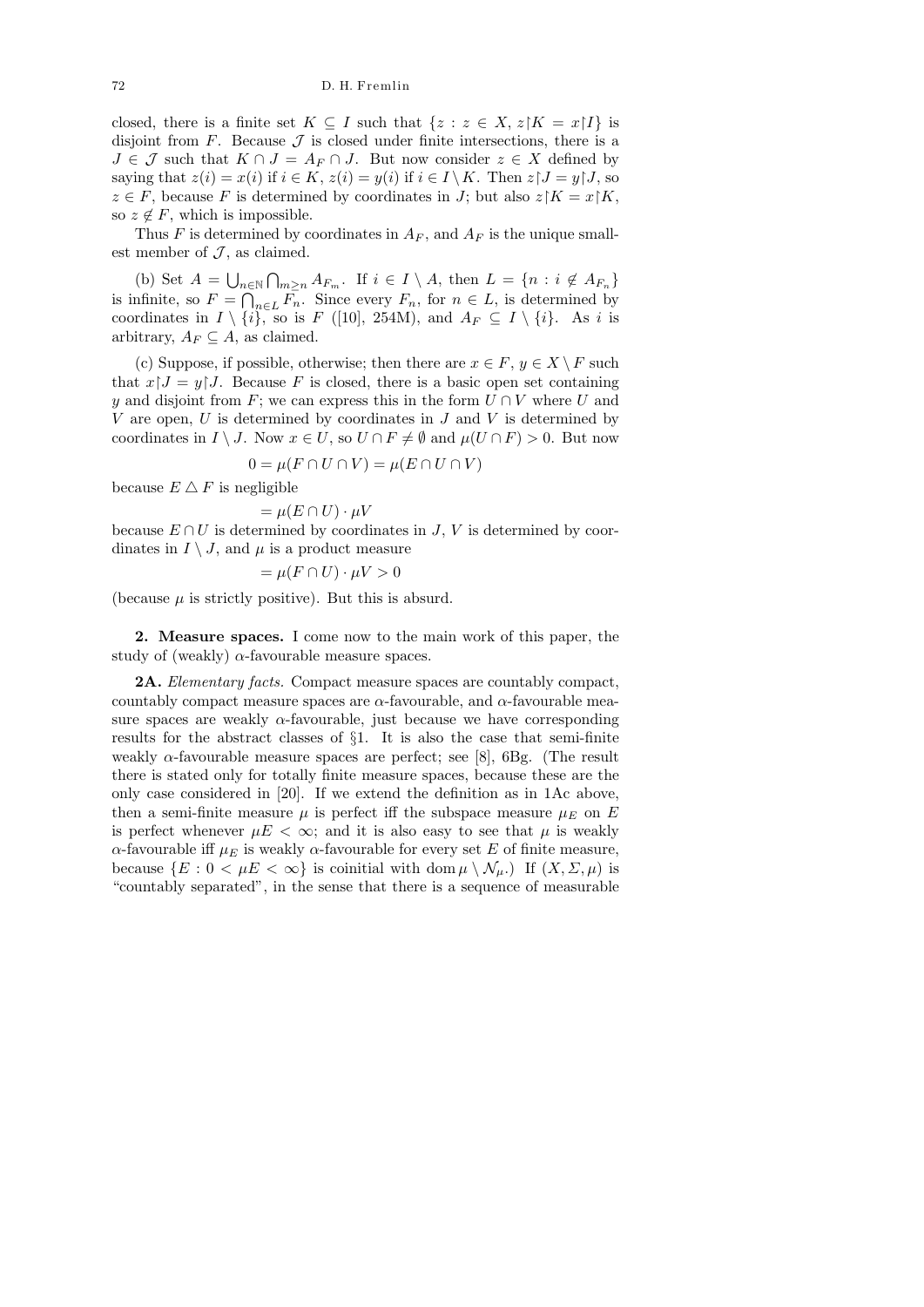sets separating the points of X, then  $\mu$  is compact iff it is perfect ([10], 343K), so all the classes considered here coincide for such spaces. All Radon measures are of course compact, since by definition they are inner regular with respect to the compact sets in some Hausdorff space, which form a compact class.

Since any countably compact class is monocompact, we see at once that, for arbitrary measure spaces,

countably compact  $\Rightarrow$  regularly monocompact

⇒ monocompact and weakly regularly monocompact

and

monocompact or weakly regularly monocompact  $\Rightarrow$  weakly monocompact.

It is also easy to see that a weakly monocompact space  $(X, \Sigma, \mu)$  is  $\alpha$ favourable; if K is a monocompact class witnessing the definition in  $1\text{Ac}(\gamma)$ above, choose any function  $\tau : \Sigma \setminus \mathcal{N}_{\mu} \to \Sigma \setminus \mathcal{N}_{\mu}$  such that for every  $E \in \Sigma \setminus \mathcal{N}_\mu$  there is a  $K \in \mathcal{K}$  such that  $\tau(E) \subseteq K \subseteq E$ ; then  $\tau$  will be a winning tactic for the second player in the game  $\Gamma(\Sigma \setminus \mathcal{N}_{\mu}).$ 

It is worth noting that a semi-finite measure space  $(X, \Sigma, \mu)$  is perfect iff  $(X, \Sigma_0, \mu | \Sigma_0)$  is compact for every countably generated  $\sigma$ -algebra  $\Sigma_0 \subseteq \Sigma$  iff  $(X, \Sigma_0, \mu | \Sigma_0)$  is countably compact for every countably generated  $\sigma$ -algebra  $\Sigma_0 \subseteq \Sigma$  ([18], or [10], 451F). In particular, for measures defined on countably generated  $\sigma$ -algebras, all the classes considered in this paper coincide.

It is easy to see that if  $(X, \Sigma, \mu)$  is a measure space and  $E \in \Sigma$ , then E, with the induced measure, is compact, or countably compact, or monocompact (of any variety), or  $\alpha$ -favourable, or weakly  $\alpha$ -favourable, or perfect, if X is. Non-measurable subsets, on the other hand, relatively rarely inherit these properties; for instance, no non-measurable subset of  $\mathbb R$  can be perfect in its subspace measure. Concerning measurable images and products there is something more interesting to say, as follows.

**2B.** THEOREM. If  $(X, \Sigma, \mu)$  is a weakly  $\alpha$ -favourable measure space,  $(Y, T, \nu)$  a semi-finite measure space and  $f : X \to Y$  an inverse-measurepreserving function (that is,  $\mu f^{-1}[F]$  is defined and equal to  $\nu F$  for every  $F \in T$ ), then  $(Y, T, \nu)$  is weakly  $\alpha$ -favourable.

P r o o f. (a) Write  $\mathcal L$  for  $\{F : F \in T, 0 < \nu F < \infty\}$ . Write  $\mathcal K$  for the set of those  $K \in \Sigma \setminus \mathcal{N}_{\mu}$  such that *either*  $K \cap f^{-1}[F]$  is  $\mu$ -negligible for every  $F \in \mathcal{L}$  or  $f[K] \cap F$  is  $\nu$ -negligible whenever  $F \in T$  and  $K \cap f^{-1}[F]$  is  $\mu$ -negligible. We shall have to remember that while  $K \cap f^{-1}[F]$  will always be measurable, there is no guarantee that  $f[K] \cap F$  is measurable. Note however that if  $E \in \Sigma$  and  $f[E]$  is negligible, then there is some negligible  $F \in T$  such that  $f[E] \subseteq F$ , so that  $E \subseteq f^{-1}[F]$  is negligible, because f is inverse-measure-preserving.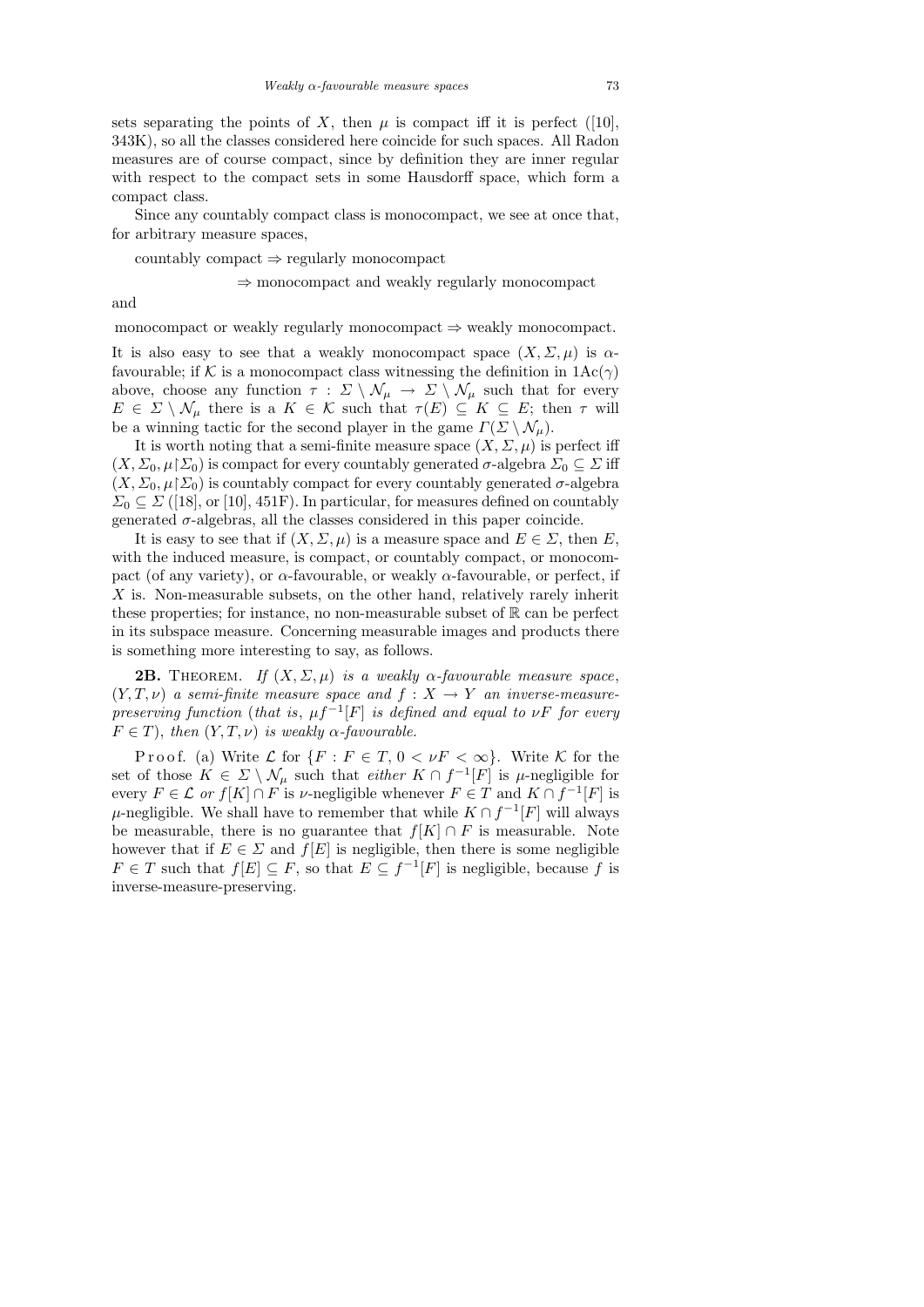(b) K is coinitial with  $\Sigma \setminus \mathcal{N}_{\mu}$ . To see this, take any  $E \in \Sigma \setminus \mathcal{N}_{\mu}$ . If  $E \cap f^{-1}[F]$  is negligible whenever  $F \in \mathcal{L}$ , then  $E \in \mathcal{K}$  and we can stop. Otherwise, take  $F_0 \in \mathcal{L}$  such that  $E_0 = E \cap f^{-1}[F_0]$  is not negligible. Set  $\mathcal{F} = \{F : F \in T, F \subseteq F_0, E_0 \cap f^{-1}[F] \text{ is negligible}\}.$  By the principle of exhaustion ([10], 215A–215B), there is a countable set  $\mathcal{F}_0 \subseteq \mathcal{F}$  such that  $F \backslash F_1$  is negligible for every  $F \in \mathcal{F}$ , where  $F_1 = \bigcup \mathcal{F}_0$ . Set  $K = E_0 \backslash f^{-1}[F_1]$ . Now F is certainly closed under countable unions, so  $F_1 \in \mathcal{F}$ , and  $E_0 \setminus K =$  $E_0 \cap f^{-1}[F_1]$  is negligible; but this means that K is not negligible.

If  $F \in T$  and  $K \cap f^{-1}[F]$  is negligible, then  $F \cap F_0 \in \mathcal{F}$  so  $F \cap F_0 \setminus F_1$  is negligible. But  $f[K] \subseteq F_0 \setminus F_1$ , so  $f[K] \cap F$  is negligible. As F is arbitrary,  $K \in \mathcal{K}$ . Of course,  $K \subseteq E$ ; as E is arbitrary, K is coinitial with  $\Sigma \setminus \mathcal{N}_{\mu}$ , as claimed.

(c) By 1C,  $K$  is a weakly  $\alpha$ -favourable class, and there is a winning strategy  $\sigma$  for the second player in  $\Gamma(\mathcal{K})$ . Define  $\phi_n : \mathcal{L}^{n+1} \to \mathcal{K}^{n+1}$ ,  $\sigma'_n : \mathcal{L}^{n+1} \to \mathcal{L}$  inductively, for  $n \in \mathbb{N}$ , as follows.

If  $L \in \mathcal{L}$  take  $K \in \mathcal{K}$  such that  $K \subseteq f^{-1}[L]$ ; let  $\phi_0(L)$  be the one-term sequence  $(K)$ , and let  $\sigma'_0(L)$  be a measurable envelope of  $f[\sigma(K)]$  included in L. (Such an envelope exists because  $\nu L$  is finite and  $f[\sigma(K)] \subseteq f[K] \subseteq L$ ; see [10], 132E.) Note that as  $\sigma(K)$  is not negligible, nor is  $f[\sigma(K)]$ , and  $\sigma'_0(L) \in \mathcal{L}$ . Now suppose that  $\phi_n$ ,  $\sigma'_n$  have been defined and  $s \in \mathcal{L}^{n+1}$ ,  $L \in \mathcal{L}$ . Choose  $K \in \mathcal{K}$  such that  $K \subseteq f^{-1}[L]$  and, if possible,  $K \subseteq \sigma(\phi_n(\mathbf{s}));$ set  $\phi_{n+1}(\mathbf{s} \cap L) = \phi_n(\mathbf{s}) \cap K$ , and let  $\sigma'_{n+1}(\mathbf{s} \cap L)$  be a measurable envelope of  $f[\sigma(s^k)]$  which is included in L. Continue.

(d) At the end of the induction, set  $\sigma'(s) = \sigma'_n(s)$  whenever  $n \in \mathbb{N}$  and  $s \in \mathcal{L}^{n+1}$ . The construction ensures that  $\sigma'$  is a strategy for the second player in  $\Gamma(\mathcal{L})$ .

Now suppose that  $\langle L_n \rangle_{n\in\mathbb{N}}$  is a sequence in  $\mathcal L$  such that  $L_{n+1}$  is included in  $\sigma'(L_0,\ldots,L_n)$  for every  $n \in \mathbb{N}$ . Then we have a sequence  $\langle K_n \rangle_{n \in \mathbb{N}}$  in K defined by saying that  $(K_0, \ldots, K_n) = \phi_n(L_0, \ldots, L_n)$  for every  $n \in \mathbb{N}$ . Set  $K'_n = \sigma(K_0, \ldots, K_n)$  for each n. Then  $K'_n$  belongs to K, is non-negligible and included in  $K_n \subseteq f^{-1}[L_n]$ , so, by the definition of K,  $f[K'_n] \cap F$  is negligible whenever  $F \in T$  and  $K_n \cap f^{-1}[F]$  is negligible. Examining the construction, we see that for each  $n \in \mathbb{N}$  we have  $L_{n+1} \subseteq \sigma'(L_0, \ldots, L_n)$ , which is a measurable envelope of  $f[K'_n]$ . But this means that  $L_{n+1} \cap f[K'_n]$ is not negligible, so  $K'_n \cap f^{-1}[L_{n+1}]$  is not negligible. When we came to choose  $K_{n+1}$ , therefore, we had the option of taking it to be a subset of  $K'_n$ , so we did, and  $K_{n+1} \subseteq \sigma(K_0, \ldots, K_{n+1}).$ 

Since this is true for every  $n \in \mathbb{N}$ ,  $\bigcap_{n \in \mathbb{N}} K_n$  is not empty. But  $K_n \subseteq$  $f^{-1}[L_n]$  for every n, so  $\bigcap_{n\in\mathbb{N}} L_n \supseteq f[\bigcap_{n\in\mathbb{N}} K_n]$  is non-empty. As  $\langle L_n\rangle_{n\in\mathbb{N}}$  is arbitrary,  $\sigma'$  is a winning strategy, and  $\mathcal L$  is a weakly  $\alpha$ -favourable class.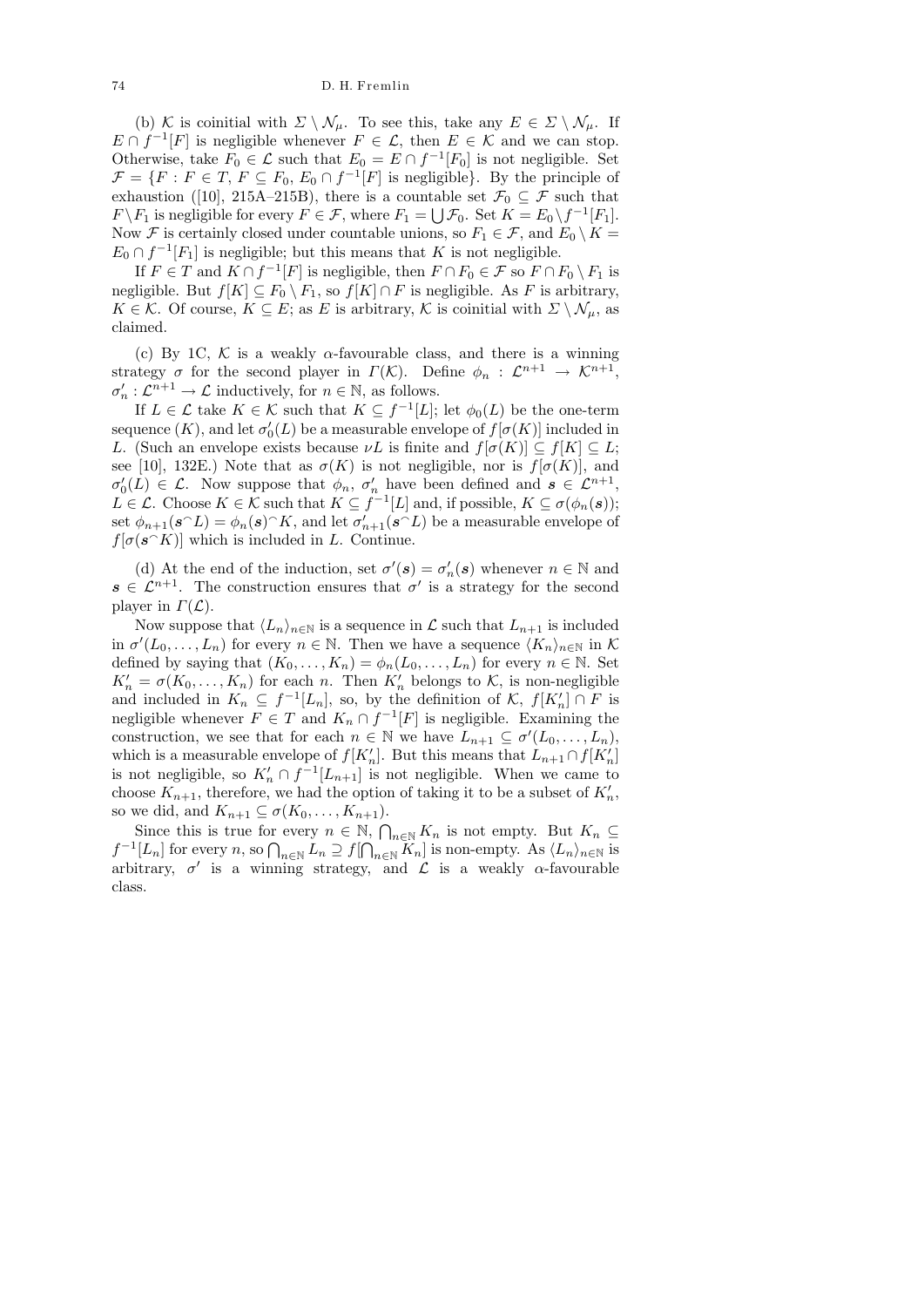(e) Because  $\nu$  is semi-finite,  $\mathcal L$  is coinitial with  $T \setminus \mathcal N_\nu$ , so (by 1C in the other direction)  $\nu$  is weakly  $\alpha$ -favourable.

REMARK. There is a corresponding result for countably compact measures ([17], or [10], 452I). The same is true of perfect measures ([20], or [10], 451E), but not of compact measures (e.g., take  $(X, \mu)$  to be [0, 1] with Lebesgue measure,  $(Y, \nu)$  to be [0, 1] with the countable-cocountable measure, and  $f$  the identity map). I do not know whether the image, in this sense, of an  $\alpha$ -favourable measure must again be  $\alpha$ -favourable.

**2C.** I turn now to products of weakly  $\alpha$ -favourable spaces. I approach these through a more general result on projective limit measures on product spaces.

THEOREM. Let  $\langle (X_i, \Sigma_i, \mu_i) \rangle_{i \in I}$  be a non-empty family of weakly  $\alpha$ favourable measure spaces. Let  $\mu$  be a probability measure on X, inner regular with respect to the  $\sigma$ -algebra  $\widehat{\bigotimes}_{i\in I}\Sigma_i$  generated by  $\{\pi_i^{-1}[E]: i\in I,$  $E \in \Sigma_i$ , where  $\pi_i: X \to X_i$  is the canonical map for each  $i \in I$ . If every  $\pi_i$  is inverse-measure-preserving, then  $\mu$  is weakly  $\alpha$ -favourable.

P r o o f. (a) If any  $X_i$  is empty, the result is trivial; let us suppose that every  $X_i$  is non-empty. For each  $i \in I$  set  $\mathcal{C}_i = {\pi_i^{-1}[E] : E \in \Sigma_i}$ , and write  $\mathcal{C} = \bigcup_{i \in I} \mathcal{C}_i$ . Let K be the set of non-negligible subsets of X expressible in the form

$$
K = \bigcap_{n \in \mathbb{N}} \bigcup_{r \leq k_n} \bigcap_{i \in J_{nr}} C_{nri},
$$

where  $k_n \in \mathbb{N}$  for  $n \in \mathbb{N}$ ,  $J_{nr}$  is a finite subset of I for  $n \in \mathbb{N}$ ,  $r \leq k_n$ , and  $C_{nri} \in \mathcal{C}_i$  for every  $n \in \mathbb{N}$ ,  $r \leq k_n$ ,  $i \in J_{nr}$ . For each  $K \in \mathcal{K}$ , fix such a representation; say

$$
K = \bigcap_{n \in \mathbb{N}} \bigcup_{r \le k_n(K)} \bigcap_{i \in J_{nr}(K)} C_{nri}(K).
$$

Note that  $\mu$  is inner regular with respect to  $\mathcal{K}$  ([10], 454A).

(b) For each  $i \in I$ , let  $Q_i \subseteq \bigcup_{n \in \mathbb{N}} (\Sigma_i \setminus \mathcal{N}_{\mu_i})^{n+1}$  satisfy the conditions of Lemma 1D. For  $n \in \mathbb{N}$ , let  $S_n \subseteq \mathbb{C}^{n+1}$  be the set of sequences  $(C_0, \ldots, C_n)$ in C such that if  $i \in I$  and  $\{r : r \leq n, C_r \in C_i \setminus \{X\}\}\)$  is a non-empty set enumerated in ascending order as  $r_0, \ldots, r_s$ , then  $(E_0, \ldots, E_s) \in Q_i$ , where  $C_{r_j} = \pi_i^{-1}[E_j]$  for  $j \leq s$ . Observe that if  $\langle C_n \rangle_{n \in \mathbb{N}}$  is any sequence in C such that  $\langle C_r \rangle_{r \leq n} \in S_n$  for every n, then  $\bigcap_{n \in \mathbb{N}} C_n \neq \emptyset$ , because  $\bigcap_{n \in L_i} C_n \neq \emptyset$ for every  $i \in I$ , where  $L_i = \{n : C_n \in \mathcal{C}_i \setminus \{X\}\}.$ 

Fix on any well-ordering  $\preccurlyeq_1$  of  $\mathbb{N}^3$  with order type  $\omega$ , and any total ordering  $\preccurlyeq_2$  of I; let  $\preccurlyeq$  be the lexicographic ordering of  $\mathbb{N}^3 \times I$ .

(c) We can define  $\phi_n : \mathcal{K}^{n+1} \to S_n$ , for  $n \in \mathbb{N}$ , in such a way that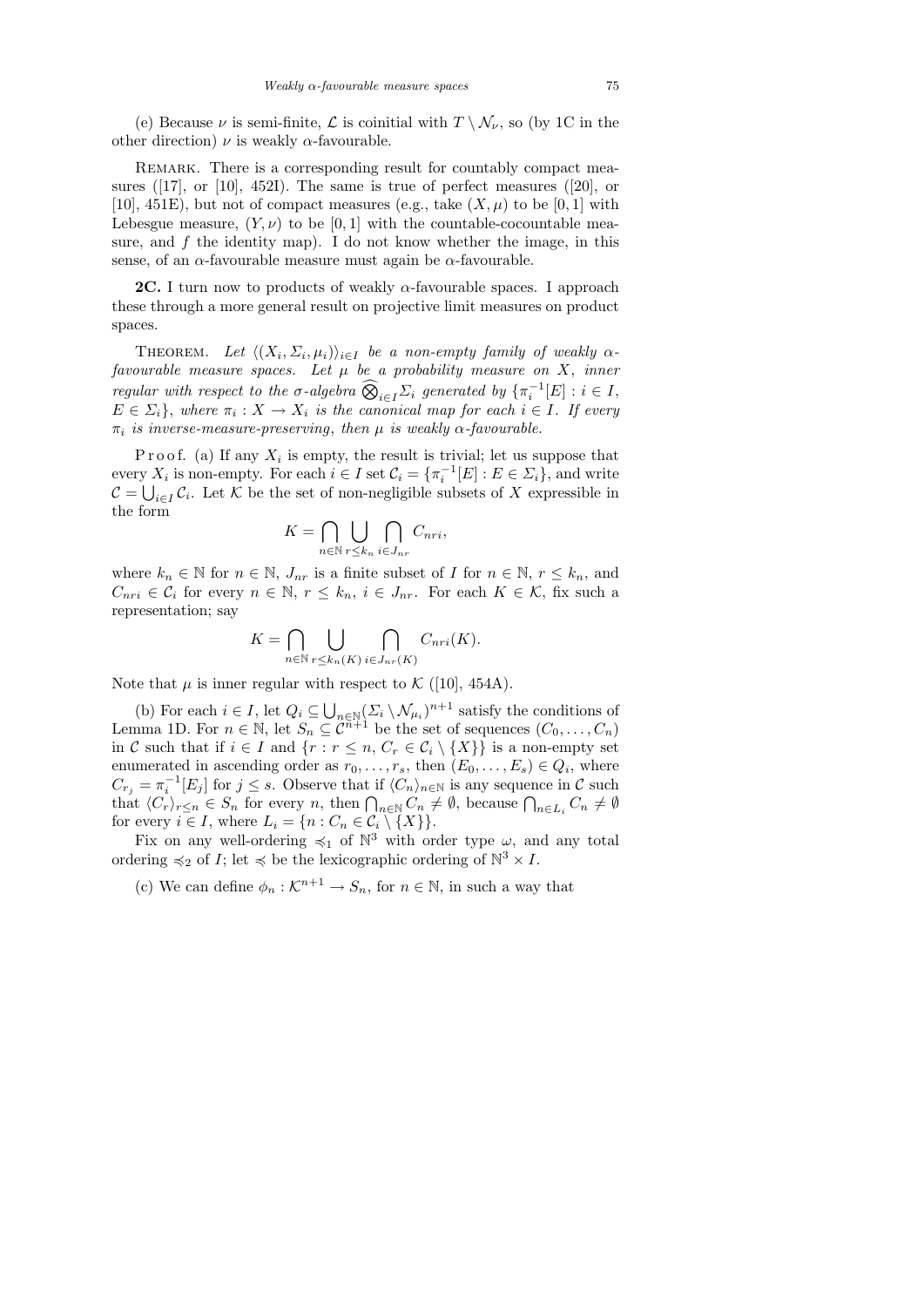(i) if  $\phi_n(K_0, ..., K_n) = (C_0, ..., C_n)$  then also  $\phi_m(K_0, ..., K_m)$  $(C_0, \ldots, C_m)$  for every  $m \leq n$ ,

(ii) if  $\langle K_n \rangle_{n \in \mathbb{N}}, \langle C_n \rangle_{n \in \mathbb{N}}$  are sequences in K, C respectively such that  $\phi_n(K_0,\ldots,K_n) = (C_0,\ldots,C_n)$  and  $K_{n+1} \subseteq K_n \cap \bigcap_{r \leq n} C_r$  for every n, then  $\bigcap_{n\in\mathbb{N}} K_n = \bigcap_{n\in\mathbb{N}} C_n$ .

The construction proceeds as follows. For simplicity at the start, just take  $\phi_0(K) = X$  for every  $K \in \mathcal{K}$ . Given that  $K_0, \ldots, K_{n+1} \in \mathcal{K}$  and  $\phi_n(K_0,\ldots,K_n)=(C_0,\ldots,C_n)\in S_n$ , then, if  $K_{n+1}\subseteq K_n\cap\bigcap_{r\leq n}C_r$ , look at the quadruples  $(l, m, r, i)$  such that  $l \leq n, m \in \mathbb{N}, r \leq k_m(K_l)$  and  $i \in J_{mr}(K_l)$ . Take the  $\preccurlyeq$ -first quadruple  $(l, m, r, i)$ , if there is one, such that no  $C_j$ , for  $j \leq n$ , is either included in or disjoint from  $C_{mri}(K_l)$ . Look at those  $j \leq n$  such that  $C_j \in \mathcal{C}_i \setminus \{X\}$ . These, if any, are of the form  $(\pi_i^{-1}[E_0], \ldots, \pi_i^{-1}[E_s])$  where  $(E_0, \ldots, E_s) \in Q_i$ . There must therefore be an  $E \in \Sigma_i$  such that  $(E_0, \ldots, E_s, E) \in Q_i$  and  $\pi_i^{-1}[E]$  is either included in  $C_{mri}(K_l)$  or disjoint from it and  $K_{n+1} \cap \pi_i^{-1}[E]$  is not negligible (since there is a sequence of such E's with conegligible union in  $E_s$ , and  $K_{n+1}$  is a non-negligible subset of  $\pi_i^{-1}[E_s]$ ). Set  $\phi_{n+1}(K_0,\ldots,K_{n+1})=$  $(C_0, \ldots, C_n, \pi_i^{-1}[E_i]) \in S_{n+1}.$ 

If  $K_{n+1} \nsubseteq K_n \cap \bigcap_{r \leq n} C_r$  or there is no appropriate quadruple  $(l, m, r, i)$ , set  $\phi_{n+1}(K_0, \ldots, K_{n+1}) = (C_0, \ldots, C_n, X).$ 

The construction ensures (i). To see that (ii) is true, take  $\langle K_n \rangle_{n \in \mathbb{N}}$ ,  $\langle C_n \rangle_{n \in \mathbb{N}}$  such that  $\phi_n(K_0, \ldots, K_n) = (C_0, \ldots, C_n)$  and  $K_{n+1} \subseteq K_n \cap$  $\bigcap_{r\leq n} C_r$  for every *n*. Consider the set L of all quadruples  $(l, m, r, i)$  such that l,  $m \in \mathbb{N}$ ,  $r \leq k_m(K_l)$  and  $i \in J_{mr}(K_l)$ . Observe that because every  $J_{mr}(K_l)$  is finite, these quadruples form a set of order type at most  $\omega$  for  $\preccurlyeq$ . Suppose, if possible, that  $(l, m, r, i) \in L$  is such that no  $C_n$  is either disjoint from or included in  $C_{mri}(K_l)$ . In this case, every  $C_n$ , at least for  $n > l$ , was chosen to be disjoint from or included in some different  $C_{m'r'i'}(K_{l'})$  where  $(l', m', r', i') \preccurlyeq (l, m, r, i)$ ; and there are only finitely many of these.

Thus, for every  $(l, m, r, i) \in L$ , there is some  $n \in \mathbb{N}$  such that  $C_n$  is either included in or disjoint from  $C_{mri}(K_l)$ . Take any  $l, m \in \mathbb{N}$ ; set  $H_{lm} =$  $\bigcup_{r\leq k_m(K_l)}\bigcap_{i\in J_{mr}(K_l)}C_{mri}(K_l).$  Since  $k_m(K_l)$  and every  $J_{mr}(K_l)$  are finite, there is some  $n \geq l$  such that  $\bigcap_{j \leq n} C_j$  is either disjoint from  $H_{lm}$  or included in  $H_{lm}$ ; since

$$
\emptyset \neq K_{n+1} \subseteq K_l \cap \bigcap_{j \leq n} C_j \subseteq H_{lm},
$$

we have  $\bigcap_{j\leq n} C_j \subseteq H_{lm}$ . But this means that

$$
\bigcap_{j\in\mathbb{N}} C_j \subseteq \bigcap_{l,m\in\mathbb{N}} H_{lm} = \bigcap_{l\in\mathbb{N}} K_l,
$$

as claimed.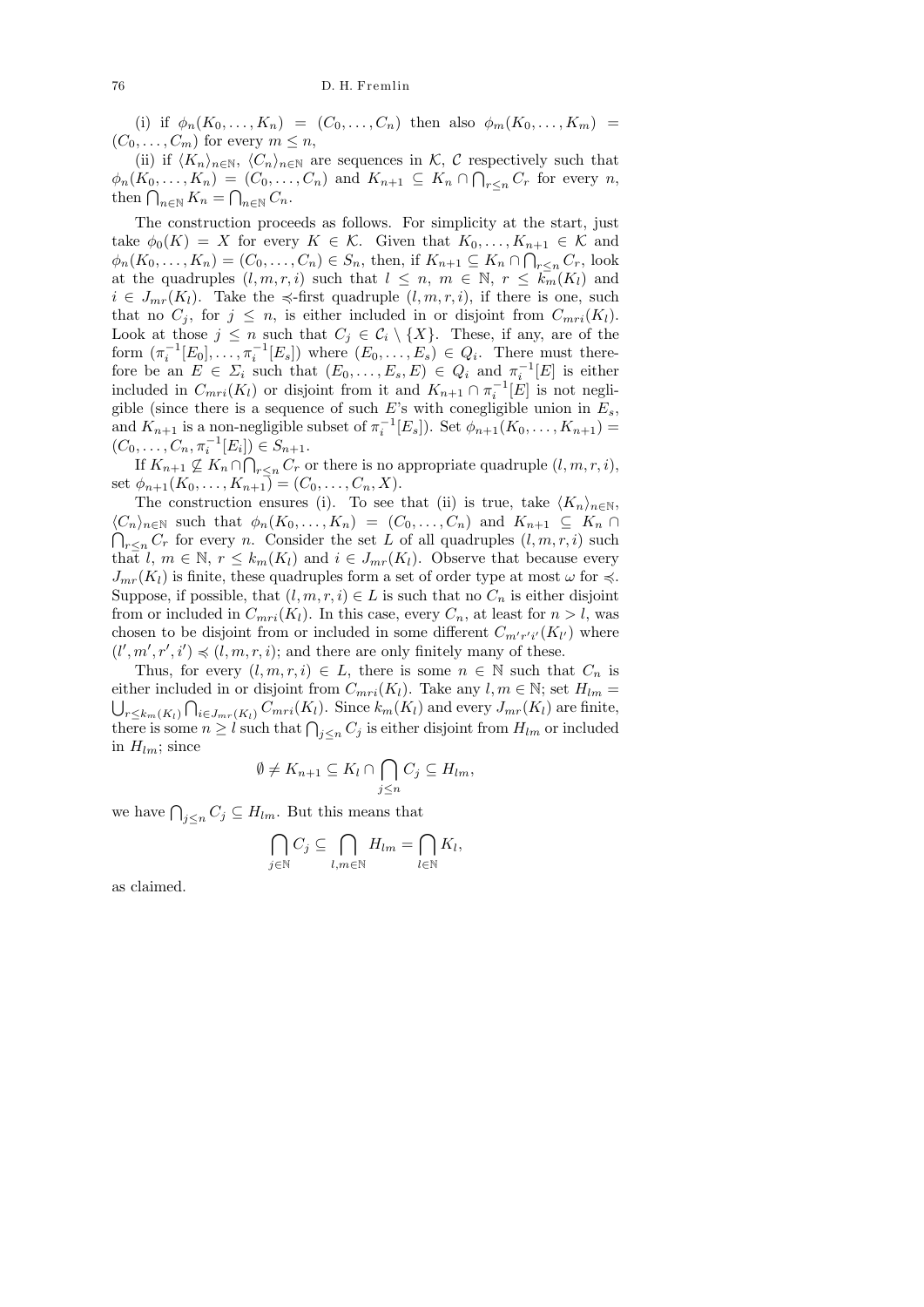(d) Now define  $\sigma: \bigcup_{n\in\mathbb{N}} \mathcal{K}^n \to \mathcal{K}$  by writing

$$
\sigma(K_0,\ldots,K_n)=K_n\cap\bigcap_{r\leq n}C_r
$$

whenever  $\phi_n(K_0, \ldots, K_n) = (C_0, \ldots, C_n)$  and the intersection is not negligible,  $K_n$  otherwise; this is a winning strategy for the second player in  $\Gamma(\mathcal{K})$ . Since  $\mu$  is inner regular with respect to K, it is weakly  $\alpha$ -favourable.

**2D.** COROLLARY. If  $\langle (X_i, \Sigma_i, \mu_i) \rangle_{i \in I}$  is any family of weakly  $\alpha$ -favourable probability spaces, the product measure on  $\prod_{i\in I} X_i$  is also weakly  $\alpha$ favourable.

REMARKS. Once again, this corresponds to known results about the other classes. The product of compact probability spaces is compact ([10], 342G), the product of countably compact probability spaces is countably compact ([14]), and the product of perfect probability spaces is perfect ([20]); all these may be found in [10], 451J, and the extensions corresponding to Theorem 2C are also true ([10], 454A). If we use the "c.l.d. product measure" of [10], §251, we find that the product of finitely many compact, or countably compact, or perfect measure spaces of any magnitude is again compact or countably compact or perfect ([10], 451I). However, I do not know whether the product of two  $\alpha$ -favourable probability spaces is always  $\alpha$ -favourable. I can give the following partial result.

**2E.** PROPOSITION. If  $(X, \Sigma, \mu)$  is an  $\alpha$ -favourable measure space and  $(Y, T, \nu)$  is a countably compact measure space, then the c.l.d. product measure on  $X \times Y$  is  $\alpha$ -favourable.

P r o o f. Write  $\lambda$  for the c.l.d. product measure on  $X \times Y$ , and  $\Lambda$  for its domain. (For a full description of the "c.l.d. product measure", see [10], §251. The only special feature we need here is the fact that

if  $\lambda W > 0$  then there are  $E \in \Sigma$ ,  $F \in T$ , both of finite measure, such that  $\lambda(W \cap (E \times F)) > 0$ ,

as in [10], 251Id. Of course, this is only relevant when one of  $\mu$ ,  $\nu$  is not  $\sigma$ -finite.)

Let  $\tau : \Sigma \setminus \mathcal{N}_{\mu} \to \Sigma \setminus \mathcal{N}_{\mu}$  be a winning tactic for the second player in  $\Gamma(\Sigma \setminus \mathcal{N}_\mu)$ . Let  $\mathcal{K} \subseteq T$  be a countably compact class of sets such that  $\nu$ is inner regular with respect to K; by 1Bb(ii), we may suppose that K is closed under finite unions and countable intersections. Now let  $W$  be the family of sets  $W \in \Lambda$  such that  $\lambda W > 0$ ,  $\pi_1[W] = \{x : (x, y) \in W\} \in \Sigma$ , and all the vertical sections of W belong to  $K$ . Then W is coinitial with  $\Lambda \setminus \mathcal{N}_{\lambda}$ . To see this, take  $W \in \Lambda$  such that  $\lambda W > 0$ , and let  $E \in \Sigma$ ,  $F \in T$ be such that  $\mu E < \infty$ ,  $\nu F < \infty$  and  $\lambda (W \cap (E \times F)) > 0$ . Let  $F' \in \mathcal{K}$ be such that  $F' \subseteq F$  and  $\lambda(W \cap (E \times F')) > 0$ . Let  $\langle E_n \rangle_{n \in \mathbb{N}}$ ,  $\langle F_n \rangle_{n \in \mathbb{N}}$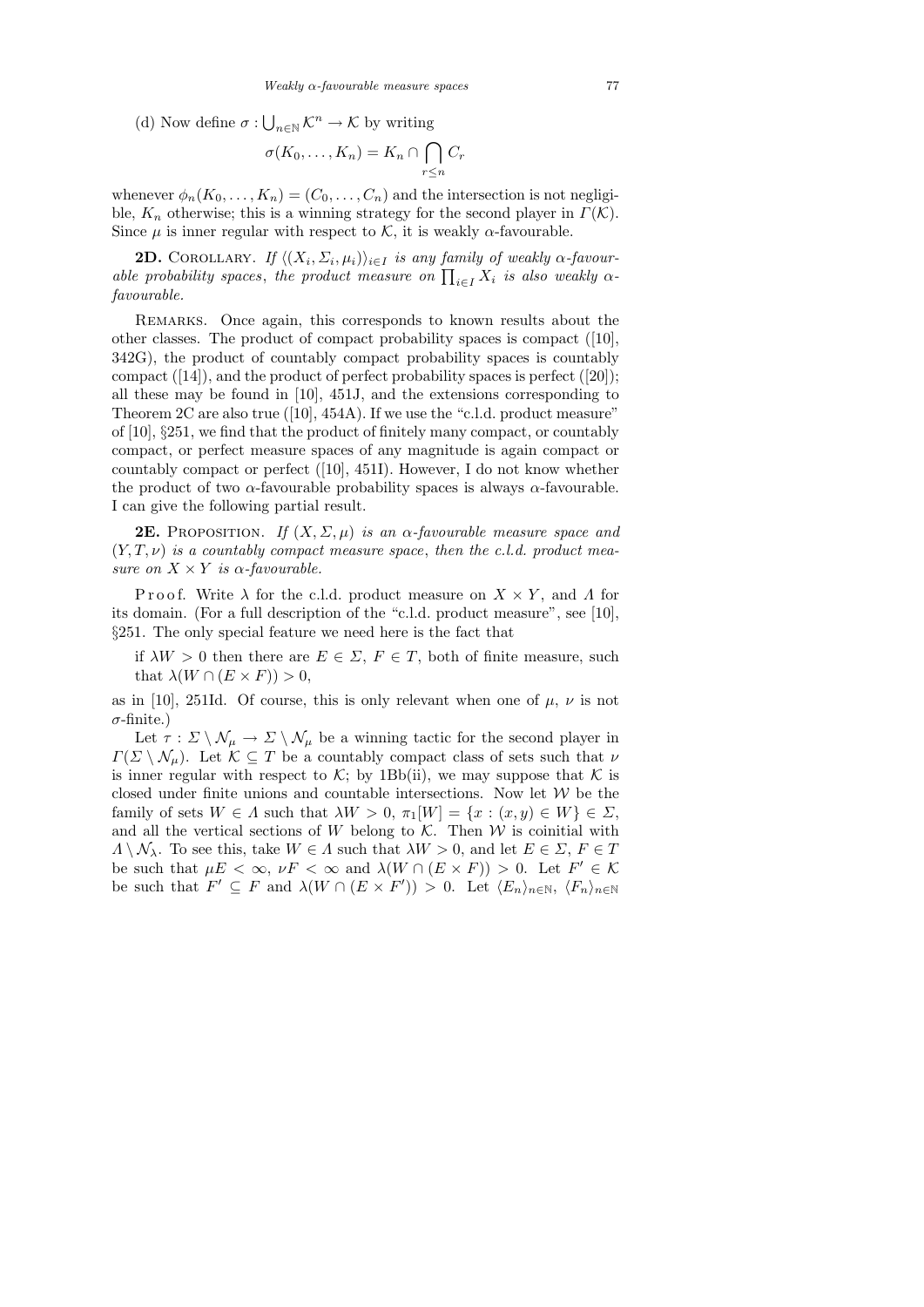be sequences in  $\Sigma$ , T respectively such that  $\sum_{n=0}^{\infty} \mu E_n \cdot \nu F_n < \mu E \cdot \nu F'$ and  $\bigcup_{n\in\mathbb{N}} E_n \times F_n \supseteq (E \times F') \setminus W$ . Choose  $\overline{F'_n} \in \mathcal{K}$ , for  $n \in \mathbb{N}$ , such that  $F'_n \subseteq F' \setminus F_n$  for each n and

$$
\mu E \cdot \nu F' > \sum_{n=0}^{\infty} (\mu E_n \cdot \nu F_n + \mu (E_n \cap E) \cdot \nu (F' \setminus (F_n \cup F'_n)))
$$

then  $W' = \bigcap_{n \in \mathbb{N}} ((E \setminus E_n) \times F') \cup (E_n \times F'_n)$  is a non-negligible subset of W and every vertical section of W' is in  $\mathcal{K}$ . By Fubini's theorem ([10], 252F), there is a non-negligible measurable set  $E' \subseteq \{x : \nu W[\{x\}] > 0\}$ ; setting  $W'' = W' \cap (E' \times Y)$ , we have a member of W included in W, as required.

Now define  $\tau' : \mathcal{W} \to \mathcal{W}$  by setting  $\tau'(W) = W \cap (\tau(\pi_1[W]) \times Y)$  for every  $W \in \mathcal{W}$ . This is a tactic for the second player in the game  $\Gamma(\mathcal{W})$ . If  $\langle W_n \rangle_{n \in \mathbb{N}}$  is a sequence in W such that  $W_{n+1} \subseteq \tau'(W_n)$  for every n, then  $\pi_1[W_{n+1}] \subseteq \tau(\pi_1[W_n])$  for every n, so there is an  $x \in \bigcap_{n \in \mathbb{N}} \pi_1[W_{n+1}]$ . For each  $n \in \mathbb{N}$ , the vertical section  $W_n[\lbrace x \rbrace]$  is a non-empty member of  $\mathcal{K}$ , so  $\bigcap_{n\in\mathbb{N}}W_n[\{x\}]$  is non-empty and  $\bigcap_{n\in\mathbb{N}}W_n$  is non-empty. As  $\langle W_n\rangle_{n\in\mathbb{N}}$  is arbitrary,  $\tau'$  is a winning strategy and W is an  $\alpha$ -favourable class. As W is coinitial with  $\Lambda \setminus \mathcal{N}_{\lambda}$ ,  $\lambda$  is  $\alpha$ -favourable, as claimed.

3. When weakly  $\alpha$ -favourable spaces must have stronger properties. I have already noted that a semi-finite countably separated measure space is compact iff it is perfect. In this section I give further results showing that for measure spaces which are "simple" in one sense or another some of the classes above coincide.

**3A.** It will be convenient to be able to call on the following straightforward idea.

LEMMA. Suppose that  $(X, \Sigma, \mu)$  is a totally finite measure space, and that  $Q \subseteq \bigcup_{n \geq 1} (\Sigma \setminus \mathcal{N}_{\mu})^n$  satisfies the conditions (i)–(iii) of Lemma 1D. Let  $\langle V_i \rangle_{i \in A}$  be any family in  $\Sigma$ . Set  $S = \bigcup_{n \geq 1} A^n$ . Then we can find a family  $\langle Q_s \rangle_{s \in S}$  of subsets of Q such that

( $\alpha$ ) whenever  $n \geq 1$  and  $s \in A^n$  then  $Q_s$  is a countable subset of  $(\Sigma \setminus$  $\mathcal{N}_{\mu})^n;$ 

( $\beta$ ) if s, t belong to S and s extends t, then every member of  $Q_s$  extends a member of  $Q_t$ ;

( $\gamma$ ) if we set  $\mathcal{H}_s = \{K_n : (K_0, \ldots, K_n) \in Q_s\}$  for  $s \in A^{n+1}$ , then  $\mathcal{H}_s$  is a disjoint family with conegligible union;

(δ) if  $s \in A^{n+1}$  and  $K \in \mathcal{H}_s$ , then K is either included in  $V_{s(n)}$  or disjoint from it.

Proof. Choose  $Q_s$  for short sequences s first, as follows. Let us say, conventionally, that if  $s \in A^0$  is the empty sequence then  $Q_s$  consists of the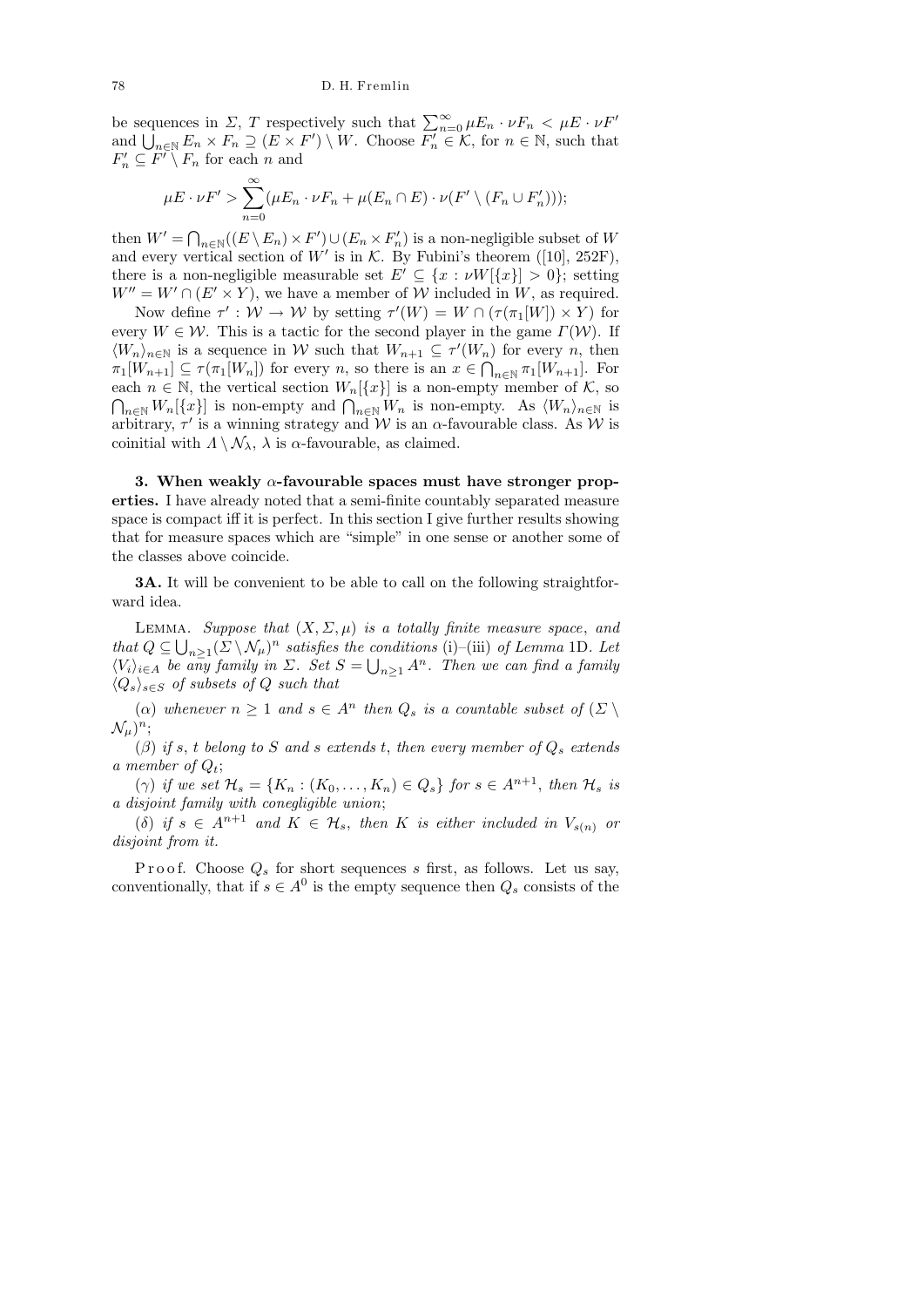empty sequence alone. Given  $q \in Q_s$ , where  $s \in A^n$ , and  $i \in A$ , set

$$
\mathcal{E}_q = \{ K : q^{\frown} K \in Q, K \subseteq V_i \text{ or } K \cap V_i = \emptyset \},\
$$

and let  $\mathcal{E}'_q \subseteq \mathcal{E}_q$  be a maximal disjoint set; define  $Q_{s \cap i} = \{q^{\frown} K : q \in Q_s,$  $K \in \mathcal{E}'_q$ , and continue. An easy induction on n shows that  $(\gamma)$  is true for every s, and the other requirements are obviously satisfied.

3B. The first main result of this section extends a theorem of [5], where it is shown that a monocompact space in which the algebra of measurable sets is  $\omega_1$ -generated is countably compact. In order to express the new result in its full strength we need a couple of definitions.

DEFINITIONS. (a) Let  $P$  be any partially ordered set. Then the *additivity* of  $P$  is

add  $P = \min\{\#(Q): Q \subseteq P$  has no upper bound in  $P\}$ ,

writing min  $\emptyset = \infty$ , and the *cofinality* and *coinitiality* of P are

$$
cf(P) = min\{\#(Q) : Q \subseteq P \text{ is cofinal with } P\},\
$$

$$
ci(P) = min\{\#(Q) : Q \subseteq P \text{ is coinitial with } P\}.
$$

(b) If  $\mathfrak A$  is a Boolean algebra, write wdistr( $\mathfrak A$ ) for the least cardinal  $\kappa$ such that  $\mathfrak A$  is not weakly  $(\kappa,\infty)$ -distributive ([13], §14.6), that is, the least cardinal of any set  $\mathcal{E} \subseteq \mathcal{P} \mathfrak{A}$  such that

(i) for some  $a_0 \in \mathfrak{A} \setminus \{0\}$ ,  $E \subseteq \mathfrak{A}$  and  $\sup E = a_0$  for every  $E \in \mathcal{E}$ ,

(ii) if  $a \in \mathfrak{A} \setminus \{0\}$  and  $a \subseteq a_0$  then there is an  $E \in \mathcal{E}$  such that  $a \nsubseteq \text{sup } E'$ for any finite  $E' \subseteq E$ .

(If there is no such family  $\mathcal{E}$ , that is, if  $\mathfrak{A}$  is purely atomic, say that wdistr $(\mathfrak{A}) = \infty.$ 

(c) For a general discussion of these cardinals, see [8], §6. We need to know that if  $(X, \Sigma, \mu)$  is a probability space with measure algebra  $\mathfrak{A}$ , then both add( $\mathcal{N}_\mu$ ) and wdistr(20) have uncountable cofinality. In fact, add P is either 2 or  $\infty$  or a regular infinite cardinal for any partially ordered set P, and  $\text{add}(\mathcal{N}_{\mu})$  is certainly uncountable, so has uncountable cofinality. As for wdistr( $\mathfrak{A}$ ), this is either  $\infty$  (if  $\mu$  is purely atomic), or add( $\mathcal{N}_L$ ), where  $\mathcal{N}_L$  is the ideal of Lebesgue negligible sets (if  $\mu$  has countable Maharam type and is not purely atomic), or  $\omega_1$  (if  $\mu$  has uncountable Maharam type); see [9], 6.3d and 6.13a. So this too always has uncountable cofinality.

3C. We need a little calculation with these cardinals.

LEMMA. Let  $(X, \Sigma, \mu)$  be a measure space, with  $\mu X > 0$ , and suppose that  $\mathbb E$  is a family of countable subsets of  $\Sigma$  such that  $\bigcup \mathcal E$  is conegligible for every  $\mathcal{E} \in \mathbb{E}$  and  $\#(\mathbb{E}) < \min(\text{add}(\mathcal{N}_{\mu}), \text{wdist}(\mathfrak{A})),$  where  $\mathfrak{A} = \Sigma/\Sigma \cap \mathcal{N}_{\mu}$ is the measure algebra of  $(X, \Sigma, \mu)$ . Then  $\mu$  is inner regular with respect to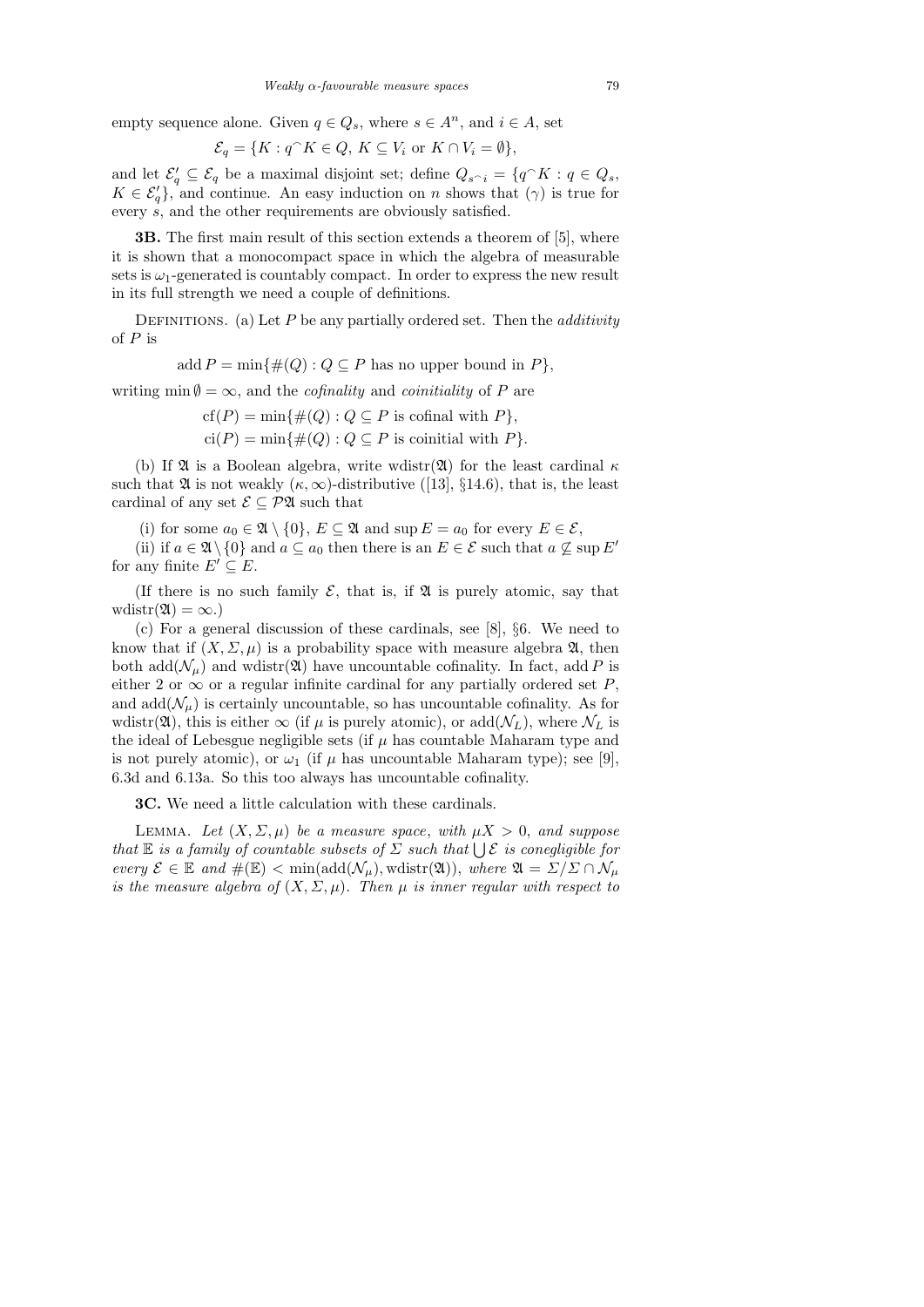the family K of sets  $K \in \Sigma$  such that K is covered by a finite subfamily of  $\mathcal E$  for every  $\mathcal E \in \mathbb E$ .

Proof. Since  $K$  is closed under finite unions, it is enough to show that  $\mathcal{K} \setminus \mathcal{N}_{\mu}$  is coinitial with  $\Sigma \setminus \mathcal{N}_{\mu}$  (see [10], 412Aa). So take any  $F \in \Sigma \setminus \mathcal{N}_{\mu}$ . Consider  $a = F^{\bullet}$  in  $\mathfrak{A}$ , and for  $\mathcal{E} \subseteq \mathcal{E}$  consider

$$
A_{\mathcal{E}} = \{ (E \cap F)^{\bullet} : E \in \mathcal{E} \}.
$$

If  $\mathcal{E} \in \mathbb{E}$ , then, because  $\mathcal{E}$  is countable and the map  $E \mapsto E^{\bullet} : \Sigma \to \mathbb{R}$  is a sequentially order-continuous Boolean homomorphism,

$$
\sup A_{\mathcal{E}} = (F \cap \bigcup \mathcal{E})^{\bullet},
$$

which is equal to  $F^{\bullet} = a$  because  $\bigcup \mathcal{E}$  is conegligible. Because  $\#(\mathbb{E})$  < wdistr( $\mathfrak{A}$ ), there is a non-zero  $c \subseteq a$  such that, for every  $\mathcal{E} \in \mathbb{E}$ , there is a finite set  $\mathcal{E}' \subseteq \mathcal{E}$  such that  $c \subseteq \text{sup } A_{\mathcal{E}'}$ . Let  $K \in \mathcal{E}$  be such that  $K^{\bullet} = c$ . Then  $K \setminus \bigcup \mathcal{E}'$  is negligible for every  $\mathcal{E} \in \mathbb{E}$ ; and also, of course,  $K \setminus F$  is negligible. Because  $\#(\mathbb{E}) < \text{add}(\mathcal{N}_{\mu})$ , there is an  $H \in \Sigma \cap \mathcal{N}_{\mu}$  including  $(K \setminus F) \cup \bigcup_{\mathcal{E} \in \mathbb{E}} (K \setminus \bigcup \mathcal{E}')$ . Setting  $K' = K \setminus H$  we have a non-negligible member of  $K$  included in  $F$ .

**3D.** THEOREM. Let  $(X, \Sigma, \mu)$  be a weakly  $\alpha$ -favourable probability space, and suppose that there is a set  $V \subseteq \Sigma$  such that  $\#(\mathcal{V}) \le \min(\text{add}(\mathcal{N}_{\mu}),$ wdistr( $\mathfrak{A}$ )), where  $\mathfrak A$  is the measure algebra of  $\mu$ , and  $\mu$  is inner regular with respect to the  $\Sigma$ -algebra T generated by  $\mathcal V$ . Then  $(X, \Sigma, \mu)$  is countably compact.

P r o o f. (a) Set  $\kappa = \min(\text{add}(\mathcal{N}_{\mu}), \text{wdistr}(\mathfrak{A}))$ , and let  $\langle V_{\xi} \rangle_{\xi < \kappa}$  run over  $\mathcal{V} \cup \{X\}$ . For each  $\xi < \kappa$  let  $T_{\xi}$  be the  $\sigma$ -algebra generated by  $\{V_{\eta} : \eta < \xi\}$ . Because  $cf(\kappa) > \omega$ ,  $T = \bigcup_{\xi < \kappa} T_{\xi}$ . Let  $Q \subseteq \bigcup_{n \geq 1} (\Sigma \setminus \mathcal{N}_{\mu})^n$  be a family witnessing that  $\Sigma \setminus \mathcal{N}_{\mu}$  is a weakly  $\alpha$ -favourable class, as in 1D; and choose  $Q_s \subseteq Q$ ,  $\mathcal{H}_s \subseteq \Sigma \setminus \mathcal{N}_{\mu}$ , for  $s \in \bigcup_{n \geq 1} \kappa^n$ , by the construction of Lemma 3A.

(b) Let W be the subalgebra of T generated by  $\{V_{\xi} : \xi < \kappa\}$ , and  $\mathcal{W}_{\delta}$ the family of sets expressible as intersections of sequences in W. Then  $\mu$  is inner regular with respect to  $\mathcal{W}_{\delta}$ . To see this, observe that because W is closed under finite unions,  $\mathcal{W}_{\delta}$  is closed under finite unions and countable intersections, while  $W$  is closed under complementation. By [10], 412C, or otherwise,  $\mu$ |T is inner regular with respect to  $\mathcal{W}_{\delta}$ , so  $\mu$  also is, by [10], 412Ab.

For each  $\xi < \kappa$ , write  $\mathcal{W}^{(\xi)}$  for the algebra of subsets of X generated by  $\{V_{\eta} : \eta < \xi\}$ , and  $\mathcal{W}_{\delta}^{(\xi)}$  $\delta_{\delta}^{(\xi)}$  for the set of intersections of sequences in  $\mathcal{W}^{(\xi)}$ ; then  $\mathcal{W}_{\delta} = \bigcup_{\xi < \kappa} \mathcal{W}_{\delta}^{(\xi)}$  $\delta^{\mathcal{S}}$ , again because  $\kappa$  has uncountable cofinality.

(c) For  $\xi < \kappa$  let  $\mathcal{K}_{\xi}$  be the family of those sets  $K \in \mathcal{W}_{\delta}^{(\xi)}$  such that whenever  $s \in \bigcup_{m\geq 1} \xi^m$  there is a finite subset of  $\mathcal{H}_s$  covering K. Set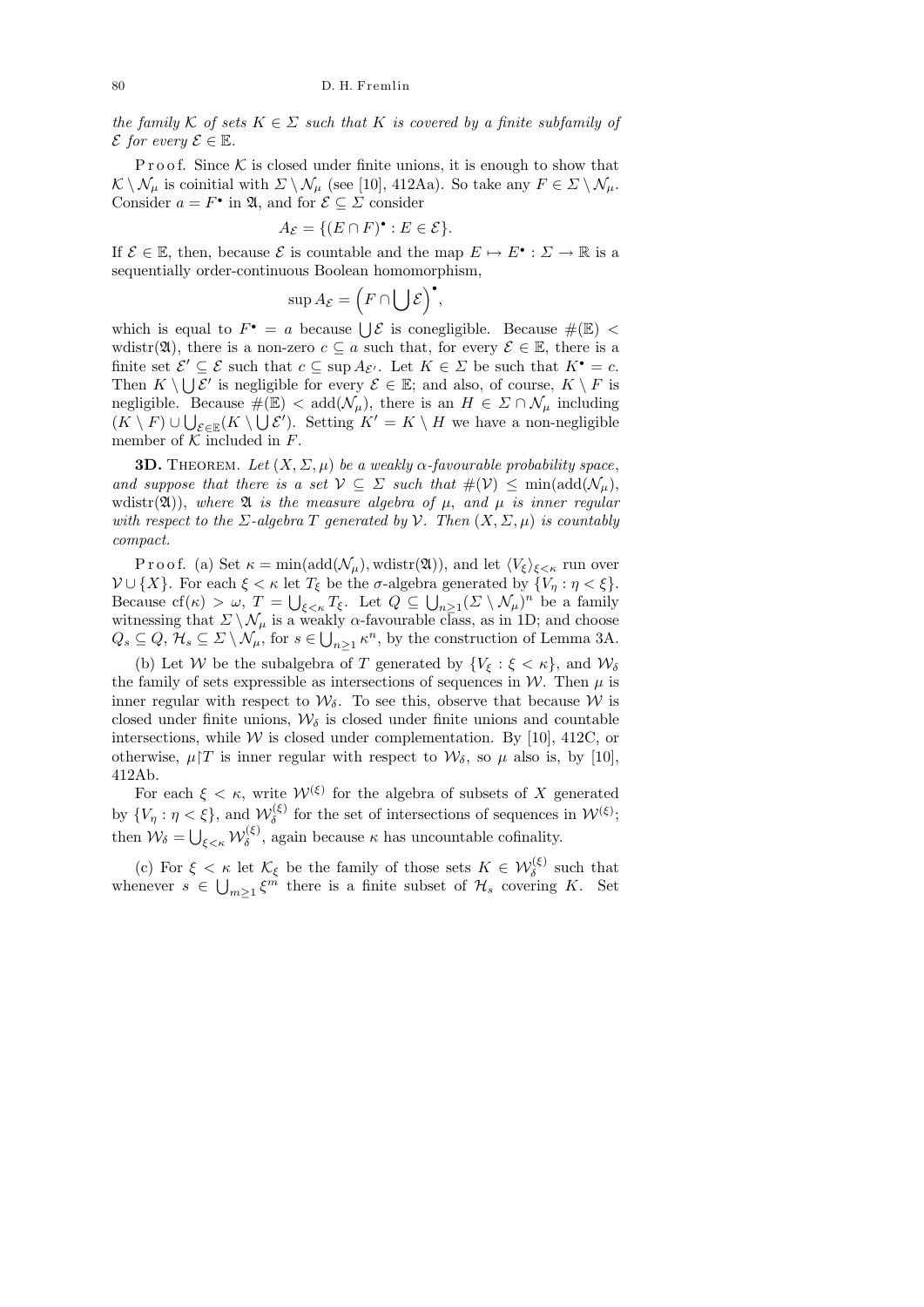$\mathcal{K} = \bigcup_{\xi < \kappa} \mathcal{K}_{\xi}$ . Then  $\mu$  is inner regular with respect to  $\mathcal{K}$ . To see this, suppose that  $E \in \Sigma$  and that  $0 \leq \gamma < \mu E$ . Choose sequences  $\langle K_n \rangle_{n \in \mathbb{N}}$  in  $W_\delta$  and  $\langle \xi_n \rangle_{n\in\mathbb{N}}$  in  $\kappa$  inductively, as follows. Start with any  $K_0 \in \mathcal{W}_\delta$  such that  $K_0 \subseteq E$  and  $\mu K_0 > \gamma$ . Given that  $K_n \in \mathcal{W}_\delta$  and that  $\mu K_n > \gamma$ , take  $\xi_n < \kappa$  such that  $K_n \in \mathcal{W}_{\delta}^{(\xi_n)}$  and  $\xi_n \ge \xi_i$  for  $i < n$ . By Lemma 3C, there is a  $K_{n+1} \in \Sigma$  such that  $K_{n+1} \subseteq K_n$ ,  $\mu K_{n+1} > \gamma$  and for every  $s \in \bigcup_{m \geq 1} \xi_n^m$ there is a finite subset of  $\mathcal{H}_s$  covering  $K_{n+1}$ ; shrinking  $K_{n+1}$  a trifle if need be, we may arrange that  $K_{n+1} \in \mathcal{W}_{\delta}$ . Continue.

At the end of the induction, set  $K = \bigcap_{n \in \mathbb{N}} K_n$ ,  $\xi = \sup_{n \in \mathbb{N}} \xi_n$ . Then  $K \in \mathcal{W}_\delta \cap T_\xi, K \subseteq E$  and  $\mu K \geq \gamma$ . If  $s \in \bigcup_{m \geq 1}^{\infty} \xi^m$ , there is some  $n \in \mathbb{N}$  such that  $s \in \bigcup_{m\geq 1} \xi_n^m$ , because  $\langle \xi_n \rangle_{n\in\mathbb{N}}$  is non-decreasing; and now  $K \subseteq K_{n+1}$ is covered by a finite subset of  $\mathcal{H}_s$ . Thus  $K \in \mathcal{K}_{\xi}$  and  $K \in \mathcal{K}$ . As E and  $\gamma$ are arbitrary,  $\mu$  is inner regular with respect to  $\mathcal{K}$ .

(d) K is a countably compact class. For suppose that  $\langle K_n \rangle_{n \in \mathbb{N}}$  is a sequence in  $K$  with the finite intersection property. Let  $\mathcal F$  be an ultrafilter on X containing every  $K_n$ . For each n take  $\xi_n < \kappa$  such that  $K_n \in \mathcal{K}_{\xi_n}$ , and a countable subset  $J_n$  of  $\xi_n$  such that  $K_n$  is expressible as  $\bigcap_{i\in\mathbb{N}} W_{ni}$ , where each  $W_{ni}$  belongs to the algebra of subsets of X generated by  $\{V_{\eta} : \eta \in J_n\}.$ 

Let  $\langle s(i)\rangle_{i\in\mathbb{N}}$  be a sequence running over  $\bigcup_{n\in\mathbb{N}} J_n$ . (I pass over the trivial case in which every  $J_n$  is empty, since in this case every  $K_n$  must be X.) For every  $n \in \mathbb{N}$ ,  $s_n = \langle s(i) \rangle_{i \leq n}$  belongs to  $\xi_r^{n+1}$  for some r, so that  $K_r$  is covered by a finite subfamily of  $\mathcal{H}_{s_n}$ , and there is a  $K'_n \in \mathcal{H}_{s_n}$  belonging to F. Now  $(K'_0, \ldots, K'_n) \in Q$  for every n. For we know that  $K'_n \in \mathcal{H}_{s_n}$ , so there is a  $q \in Q_{s_{n-1}}$  such that  $q \cap K'_n \in Q_{s_n}$ . (If  $n = 0$  take q to be the empty sequence.) But this means that, for every  $i < n$ ,  $q(i) \supseteq K'_n$ , so that  $q(i) \in \mathcal{F}$ , while  $q(i) \in \mathcal{H}_{s_i}$ ; and since  $\mathcal{H}_{s_i}$  is disjoint, we must have  $q(i) = K'_i$ for every  $i < n$ , and  $(K'_0, \ldots, K'_n) = q^{\frown} K'_n \in Q$ .

Accordingly there is an  $x \in \bigcap_{n\in\mathbb{N}} K'_n$ . Now suppose, if possible, that  $x \notin K_r$  for some  $r \in \mathbb{N}$ . Then there is an  $i \in \mathbb{N}$  such that  $x \notin W_{ri}$ . There are therefore finite sets I, I' of  $J_r$  such that  $x \in W$  and  $W \cap W_{ri} = \emptyset$ , where  $W = \bigcap_{\eta \in I} V_{\eta} \setminus \bigcup_{\eta \in I'} V_{\eta}.$ 

If  $\eta \in I$ , there is some  $n \in \mathbb{N}$  such that  $s(n) = \eta$ ; by the choice of  $Q_{s_n}$ ,  $K'_n$  is either included in  $V_\eta$  or disjoint from it. Since  $x \in V_\eta$ , we have  $K'_n \subseteq V_\eta$ , and  $V_\eta \in \mathcal{F}$ . Similarly, if  $\zeta \in I'$ , there is an m such that  $s(m) = \zeta$ , and in this case we must have  $K'_m \subseteq X \setminus V_\zeta$  and  $X \setminus V_\zeta \in \mathcal{F}$ . So we see that  $W \in \mathcal{F}$ ; but we started by taking  $\mathcal F$  to contain  $K_r$ , so it also contains  $W_{ri}$ , which is disjoint from W. This contradiction shows that  $x \in \bigcap_{r \in \mathbb{N}} K_r$ . As  $\langle K_r \rangle_{r \in \mathbb{N}}$  is arbitrary, K is a countably compact class. Putting this together with (c), we see that  $\mu$  is countably compact, as claimed.

3E. REMARKS. We can identify the following cases in which Theorem 3D can be applied.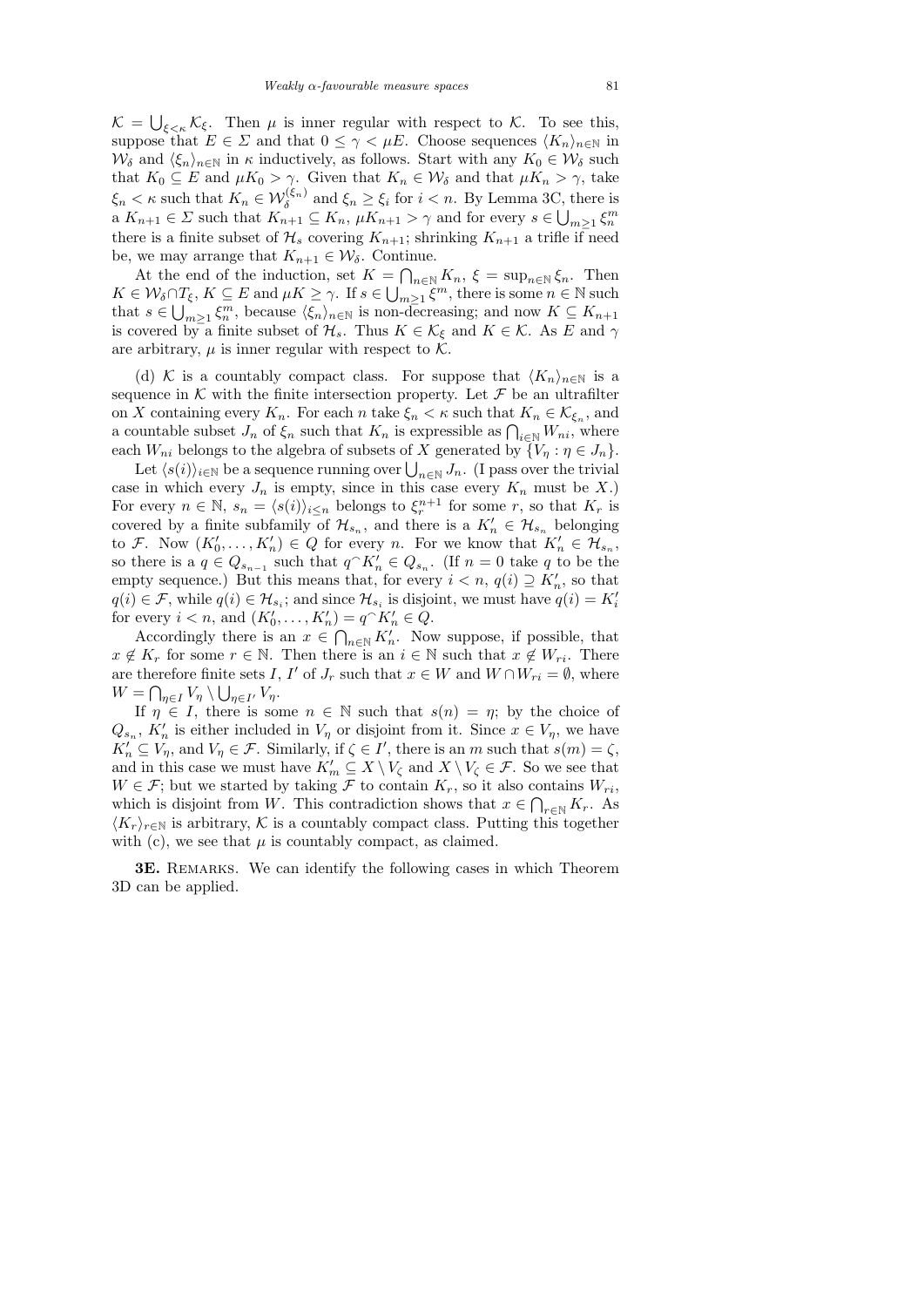(a) Since min(add( $\mathcal{N}_{\mu}$ ), wdistr(20)) is always at least  $\omega_1$ , we see that if  $(X, \Sigma, \mu)$  is any weakly  $\alpha$ -favourable probability space in which  $\Sigma$  is generated by  $\omega_1$  sets, then it is countably compact. This extends Corollary 1.3 of [5], and complements the result from [18] that if  $(X, \Sigma, \mu)$  is perfect and  $\Sigma$  is countably generated, then  $\mu$  is compact.

(b) Searching for adequate generating sets to use in Proposition 3D, we have the following simple fact. If V is any coinitial subset of  $\Sigma \setminus \mathcal{N}_{\mu}$ , then  $\mu$  is inner regular with respect to the algebra generated by  $\mathcal{V}$ ; so if ci $(\Sigma \setminus \mathcal{N}_{\mu}) \leq$  $\min(\text{add}(\mathcal{N}_{\mu}), \text{wdistr}(\mathfrak{A}))$ , the result will be applicable. Now suppose that Martin's Axiom is true and that  $\mu$  is a quasi-Radon probability measure of countable Maharam type, with measure algebra  $\mathfrak{A}$ . In this case, add $(\mathcal{N}_{\mu}) \geq c$ ([7], 32F–G). In particular,  $add(\mathcal{N}_L) = \mathfrak{c}$ , so wdistr( $\mathfrak{A} \geq \mathfrak{c}$ . On the other hand, the family  $K$  of non-empty self-supporting closed subsets of  $X$  is coinitial with  $\Sigma \backslash \mathcal{N}_{\mu}$ , and the map  $K \mapsto K^{\bullet} : \mathcal{K} \to \mathfrak{A}$  is injective; so  $\text{ci}(\Sigma \backslash \mathcal{N}_{\mu}) \le$  $\#(\mathfrak{A}) \leq \mathfrak{c}$  (because  $\mathfrak{A}$  is a separable metrizable space). Thus we have

[MA] if  $(X, \Sigma, \mu)$  is a weakly  $\alpha$ -favourable quasi-Radon probability space with countable Maharam type, then it is countably compact.

Subject to the continuum hypothesis we can lift this one step, since a probability algebra of Maharam type c also has cardinal c; so we get

[CH] if  $(X, \Sigma, \mu)$  is a weakly  $\alpha$ -favourable quasi-Radon probability space with Maharam type at most  $\omega_1$ , then it is countably compact.

3F. For the next proposition, and also for the examples in §4, we shall need some further well known facts. Recall that a topological measure is "completion regular" if it is inner regular with respect to the zero sets, that is, sets of the form  $f^{-1}[\{0\}]$  for some continuous real-valued function ([10], 411I); and that a Radon measure  $\nu$  on  $\{0,1\}^A$  is completion regular iff the self-supporting closed sets are all determined by coordinates in countable sets ([2], Lemma 2). The usual measure on  $\{0,1\}^A$  ([10], 254J) is completion regular, by a theorem of Kakutani ([10], 415E and 417E).

Suppose that  $\nu$  is a completion regular Radon measure on  $\{0,1\}^A$ , that X is any subset of  $\{0,1\}^A$ , and that  $\mu$  is the subspace measure on X. (For the general theory of subspace measures, see [10],  $\S 214$ .) Let W be a measurable envelope of X. Write  $K$  for the family of non-empty compact self-supporting sets included in W. Then every member of  $K$  is determined by a countable set of coordinates, and  $\mu$  is inner regular with respect to  $\mathcal{K}_X = \{K \cap X : K \in \mathcal{K}\}\$  (cf. [10], 412O). If  $K, K' \in \mathcal{K}$  and  $K \cap X \subseteq K' \cap X$ , then  $\nu(K \cap K') = \nu K$ . Since K is self-supporting, it must be included in K'. Thus  $K \mapsto K \cap X : \mathcal{K} \to \mathcal{K}_X$  is an order-preserving bijection.

**3G.** THEOREM. Suppose A is a set and that  $\nu$  is a completion regular Radon probability measure on  $\{0,1\}^A$ . Let  $X \subseteq \{0,1\}^A$  be a set such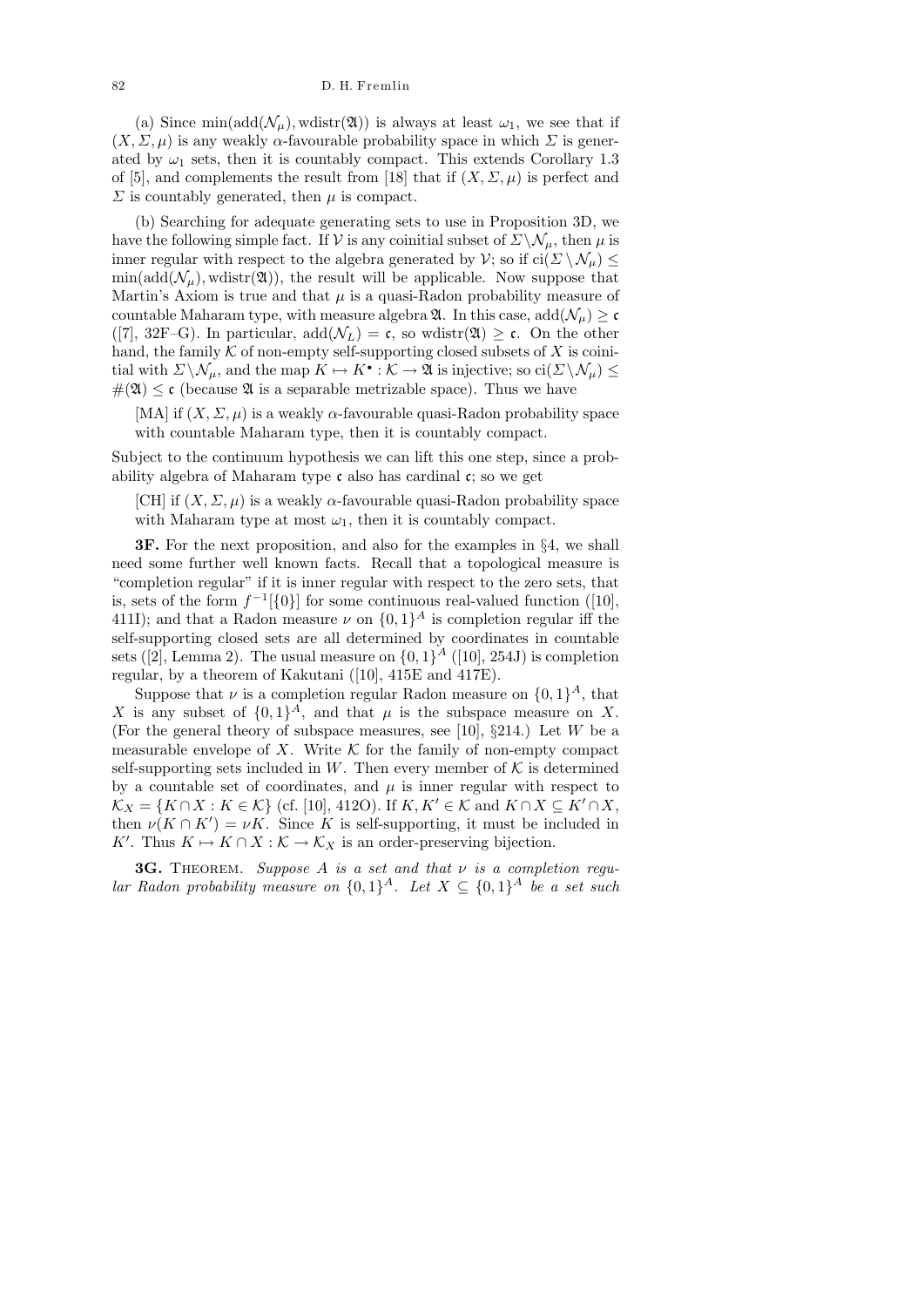that the induced subspace measure  $\mu$  on X is weakly  $\alpha$ -favourable. Then  $\mu$ is  $\alpha$ -favourable. If  $\nu$  is the usual measure of  $\{0,1\}^A$ , then  $\mu$  is regularly monocompact.

P roof. (a) Let W be a measurable envelope of X. Write  $K$  for the family of non-empty self-supporting compact subsets K of W, and  $\mathcal{K}_X$  =  $\{K \cap X : K \in \mathcal{K}\}\$ , as in 3F, so that the subspace measure  $\nu_W$  on W is inner regular with respect to K, and  $\mu$  is inner regular with respect to  $\mathcal{K}_X$ . By Lemma 1C,  $\mathcal{K}_X$  is a weakly  $\alpha$ -favourable class. Let  $Q_0 \subseteq \bigcup_{n \geq 1} \mathcal{K}_X^n$  be a family satisfying the conditions of Lemma 1D. Set

$$
Q = \{ (K_0, \dots, K_n) : n \in \mathbb{N}, K_r \in \mathcal{K} \text{ for } r \leq n, (K_0 \cap X, \dots, K_n \cap X) \in Q_0 \}.
$$

Then  $Q \subseteq \bigcup_{n \geq 1} \mathcal{K}^n$  and

(i)  $K_0 \supseteq \ldots \supseteq K_n$  for every  $(K_0, \ldots, K_n) \in Q;$ 

(ii) for every  $K \in \mathcal{K}$  there is a  $K' \subseteq K$  such that the one-term sequence  $(K')$  belongs to  $Q$ ;

(iii) whenever  $(K_0, \ldots, K_n) \in Q$  and  $K \in \mathcal{K}$  and  $K \subseteq K_n$ , then there is a  $K' \subseteq K$  such that  $(K_0, \ldots, K_n, K') \in Q;$ 

(iv) whenever  $\langle K_n \rangle_{n \in \mathbb{N}}$  is a sequence in K such that  $(K_0, \ldots, K_n) \in Q$ for every *n*, then  $X \cap \bigcap_{n \in \mathbb{N}} K_n \neq \emptyset$ .

For  $i \in A$ , set  $V_i = \{x : x \in W, x(i) = 0\}$ . Set  $S = \bigcup_{n \geq 1} A^n$ , and choose  $Q_s \subseteq Q$ ,  $\mathcal{H}_s \subseteq \mathcal{K}$  from the family  $\langle V_i \rangle_{i \in A}$  as in 3A above.

(b) For closed sets  $F \subseteq \{0,1\}^A$ , let  $A_F$  be the smallest set such that F is determined by coordinates in  $A_F$  (see Lemma 1E). Now define  $\tau : \mathcal{K} \to \mathcal{K}$ in such a way that

whenever  $K \in \mathcal{K}$ , then  $\tau(K) \in \mathcal{K}$ ,  $\tau(K) \subseteq K$ , and  $\tau(K) \subseteq \bigcup \mathcal{H}_s$  for every  $s \in \bigcup_{n \in \mathbb{N}} A_K^{n+1};$ 

this is possible because there are only countably many sequences s to deal with, and  $\bigcup \mathcal{H}_s$  is always conegligible in W.

(c) If  $\langle K_n \rangle_{n \in \mathbb{N}}$  is a sequence in K such that  $K_{n+1} \subseteq \tau(K_n)$  for every  $n \in \mathbb{N}$ , then  $X \cap \bigcap_{n \in \mathbb{N}} K_n$  is non-empty. For set  $K = \bigcap_{n \in \mathbb{N}} K_n$ . Since every  $K_n$  is compact and  $K_{n+1} \subseteq K_n$  for every n, K cannot be empty. If  $K = \{0,1\}^A$ , the result is trivial. Otherwise, take any  $z \in K$ , and let  $\langle i_n \rangle_{n \in \mathbb{N}}$  be a sequence running over  $A_K$ . ( $A_K$  must be countable because it is included in  $\bigcup_{n\in\mathbb{N}} A_{K_n}$ , or otherwise, and it is not empty because we are supposing that  $K \neq \{0, 1\}^A$ .) If  $n \in \mathbb{N}$ , then for any m large enough we have  $i_r \in A_{K_m}$  for every  $r \leq n$ , by Lemma 1Eb above; in this case,  $K \subseteq \tau(K_m)$  is covered by  $\mathcal{H}_{s_n}$ , where  $s_n = (i_0, \ldots, i_n)$ , so that  $z \in E_n$  for some  $E_n \in \mathcal{H}_{s_n}$ .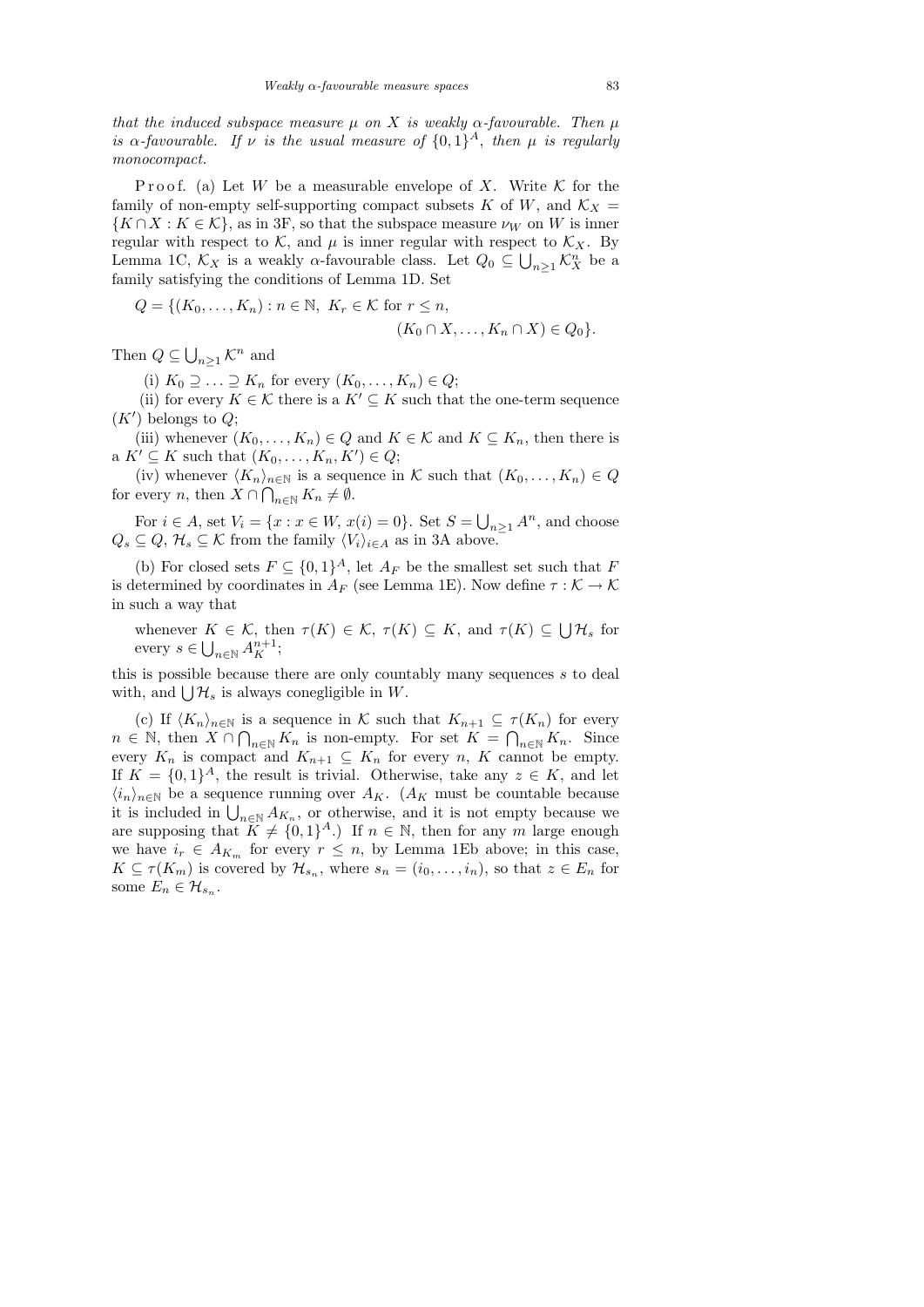At this point, note that, because  $\mathcal{H}_{s_n}$  is disjoint,  $E_{n+1} \in \mathcal{H}_{s_{n+1}}$  must always be included in  $E_n$ , and  $(E_0, \ldots, E_n)$  must belong to  $Q_{s_n}$  for each n. We also know, by the construction of  $Q_{s_n}$ , that  $E_n$  is either included in  $H_{i_n}$ or disjoint from it.

Since  $(E_0, \ldots, E_n) \in Q$  for every n, there is a point  $x \in X \cap \bigcap_{n \in \mathbb{N}} E_n$ . Now  $x(i_n) = z(i_n)$  for every n, so  $x \upharpoonright A_K = z \upharpoonright A_K$ , and  $x \in K$ . So  $X \cap K \neq \emptyset$ , as claimed.

(d) If we now set  $\tau'(K \cap X) = \tau(K) \cap X$  for every  $K \in \mathcal{K}$ ,  $\tau' : \mathcal{K}_X \to \mathcal{K}_X$ witnesses that  $\mathcal{K}_X$  is an  $\alpha$ -favourable class, so that  $\mu$  is  $\alpha$ -favourable.

(e) Now suppose that  $\nu$  is the usual measure on  $\{0,1\}^A$ . Write  $\mathcal L$  for the set of those  $K \in \mathcal{K}$  such that  $K \subseteq \bigcup \mathcal{H}_s$  for every  $s \in \bigcup_{n \in \mathbb{N}} A_K^{n+1}$ . The point is that  $\mu$  is inner regular with respect to  $\mathcal{L}_X = \{K \cap X : K \in \mathcal{L}\}\.$  To see this, argue as follows. Given  $E \in \text{dom } \mu$  and  $0 \leq \gamma < \mu E$ , express E as  $F \cap X$  where  $F \subseteq W$  is measured by  $\nu$ , and choose inductively a sequence  $\langle L_n \rangle_{n \in \mathbb{N}}$  in K such that

$$
L_0 \subseteq F, \quad \nu L_0 > \gamma,
$$

and, for each  $n \in \mathbb{N}$ , given that  $\nu L_n > \gamma$ ,

 $L_{n+1} \subseteq L_n$ ,  $L_{n+1} \subseteq \bigcup \mathcal{H}_s$  for every  $s \in \bigcup_{n \in \mathbb{N}} A_{L_n}^{n+1}$  and  $\nu L_{n+1} > \gamma$ .

At the end of the induction, set  $L = \bigcap_{n \in \mathbb{N}} L_n$ ; then  $A_L^n \subseteq \bigcup_{m \in \mathbb{N}} A_{L_m}^n$  for every  $n \in \mathbb{N}$ , by Lemma 1Eb, so  $L \subseteq \bigcup \mathcal{H}_s$  for every  $s \in \bigcup_{n \in \mathbb{N}} A_L^{n+1}$ . If we now take  $K \in \mathcal{K}$  such that  $K \subseteq L$  and  $\mu(L \setminus K) = 0$ , then  $A_K \subseteq A_L$ , by Lemma 1Ec, so  $K \in \mathcal{L}$  and  $K \cap X \in \mathcal{L}_X$ ; and of course  $K \cap X \subseteq E$  and  $\mu(K \cap X) \geq \gamma$ . As E and  $\gamma$  are arbitrary,  $\mu$  is inner regular with respect to  $\mathcal{L}_X$ .

(f) The definition of  $\tau$  in (b) above allows us, if we choose, to set  $\tau(K)$  = K for every  $K \in \mathcal{L}$ . Then  $\tau' : \mathcal{K}_X \to \mathcal{K}_X$  will still be a winning tactic, as before. But  $\tau'(E) = E$  for every  $E \in \mathcal{L}_X$ . So if  $\langle E_n \rangle_{n \in \mathbb{N}}$  is any nondecreasing sequence in  $\mathcal{L}_X$ , we shall have  $E_{n+1} \subseteq \tau'(E_n)$  for every n, and  $\bigcap_{n\in\mathbb{N}} E_n \neq \emptyset$ . This shows that  $\mathcal{L}_X$  is a monocompact class, so that  $\mu$  is regularly monocompact.

4. Examples. It is easy to find a countably compact measure which is not compact (for instance, the countable-cocountable measure on any uncountable set). Separating the other classes here seems to be harder. [16] provides an example of a perfect probability space which is not countably compact; since it is a subspace of  $\{0,1\}^{\omega_1}$  with its usual measure, 3Ea tells us that it is also not weakly  $\alpha$ -favourable. The principal example here (4B) is a regularly monocompact space which is not countably compact, answering a question suggested by  $[24]$  (p. 380). I show how Musial's example can, subject to the continuum hypothesis, be adapted to have countable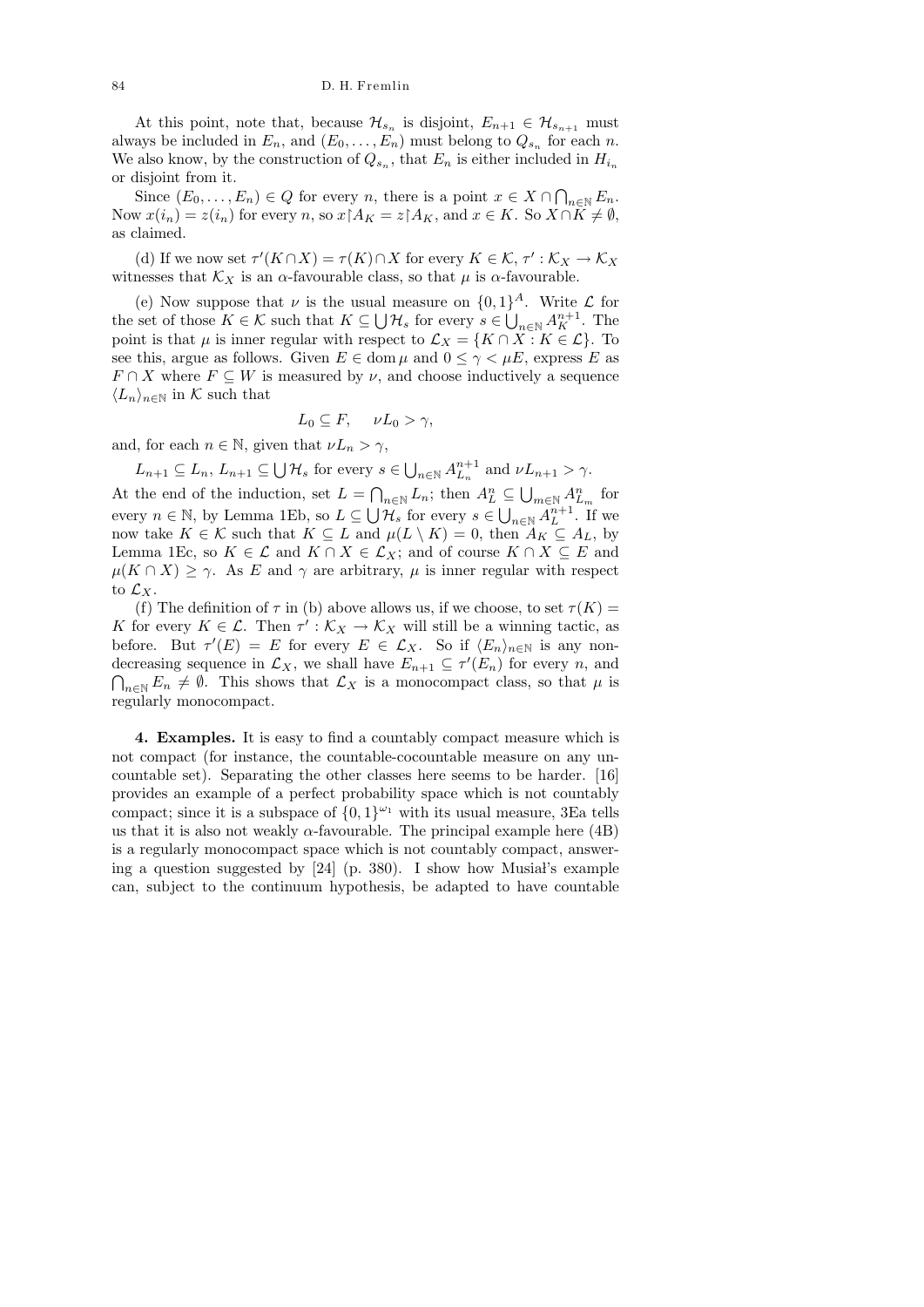Maharam type (4C), and conclude by describing an interesting example of a weakly  $\alpha$ -favourable class which is not  $\alpha$ -favourable (4E).

4A. A combinatorial result. The example relies on an important construction due to S. Todorčević  $(23)$ . Since it is not stated in exactly the required form in that paper, and since it is of great independent interest, I give the proof.

LEMMA. Let  $\kappa$  be the successor of a regular infinite cardinal. Then there is a function  $\phi : [\kappa]^2 \to [\kappa]^{<\omega}$  such that whenever  $D \in [\kappa]^{\kappa}$  then  $\bigcup_{I \in [D]^2} \phi(I)$  $=$   $\kappa$ .

P r o o f. (a) Let  $\lambda$  be the cardinal predecessor of  $\kappa$ . Write  $S = \{\delta : \delta < \kappa,$  $cf(\delta) = \lambda$ , so that S is a stationary subset of  $\kappa$  ([12], p. 58). By Solovay's theorem ([12], Theorem 85) there is a partition  $\langle S_{\xi} \rangle_{\xi \langle \kappa \rangle}$  into stationary sets. For each  $\alpha < \kappa$ , let  $C_{\alpha}$  be a cofinal subset of  $\alpha$  of order type cf( $\alpha$ ). (If  $\alpha = \beta + 1$  is a successor ordinal,  $C_{\alpha} = {\beta}.$  Now define  $J_{\alpha\beta} \in [\kappa]^{<\omega}$ inductively, for  $\alpha \leq \beta$ , as follows.  $J_{\alpha\alpha} = {\alpha}$  for every  $\alpha < \kappa$ . If  $J_{\alpha\gamma}$  has been defined for  $\alpha \leq \gamma < \beta$ , where  $\alpha < \beta < \kappa$ , set  $\gamma = \min(C_{\beta} \setminus \alpha)$ , so that  $\alpha \leq \gamma < \beta$ , and set  $J_{\alpha\beta} = J_{\alpha\gamma} \cup {\beta}.$ 

(b) If  $\delta \in S$  and  $\delta \leq \beta < \kappa$ , then there is an  $\alpha_0 < \delta$  such that  $\delta \in J_{\alpha\beta}$ whenever  $\alpha_0 \leq \alpha < \delta$ . We can prove this by induction on  $\beta$ . If  $\beta = \delta$  we can take  $\alpha_0 = 0$ , since  $\{\alpha, \beta\} \subseteq J_{\alpha\beta}$  for all  $\alpha \leq \beta$ . For the inductive step to  $\beta > \delta$ , set  $\gamma = \min(C_\beta \setminus \delta)$ , so that  $\delta \leq \gamma < \beta$ . We have

$$
\mathrm{otp}(C_{\beta} \cap \delta) = \mathrm{otp}(C_{\beta} \cap \gamma) < \mathrm{otp}(C_{\beta}) = \mathrm{cf}(\beta) \leq \lambda = \mathrm{cf}(\delta),
$$

so  $\alpha_1 = \sup C_\beta \cap \delta$  is less than  $\delta$ . If  $\alpha_1 < \alpha < \delta$ , then  $\min(C_\beta \setminus \alpha) = \gamma$ , so that  $J_{\alpha\beta} \supseteq J_{\alpha\gamma}$ . Now the inductive hypothesis tells us that there is an  $\alpha_0$ such that  $\alpha_1 < \alpha_0 < \delta$  and  $\delta \in J_{\alpha\gamma}$  whenever  $\alpha_0 \leq \alpha < \delta$ , so the induction proceeds.

(c) Set  $\phi(\{\alpha,\beta\}) = {\xi : \xi < \kappa, S_{\xi} \cap J_{\alpha\beta} \neq \emptyset}$  whenever  $\alpha < \beta < \kappa$ . This is always finite because the  $S_{\xi}$  are disjoint. Now suppose that  $D \in [\kappa]^{\kappa}$  and that  $\xi < \kappa$ . Then

$$
D' = \{ \delta : \delta < \kappa, \, \delta = \sup(D \cap \delta) \}
$$

is a closed unbounded set in  $\kappa$ , so meets the stationary set  $S_{\xi}$ ; take any  $\delta \in S_{\xi} \cap D'$ . Because  $\#(D) = \kappa$ , there is a  $\beta \in D \setminus \delta$ . By (b) there is an  $\alpha_0 < \delta$  such that  $\delta \in J_{\alpha\beta}$  whenever  $\alpha_0 \leq \alpha < \delta$ . Now  $\delta \in D'$ , so there is an  $\alpha \in D \cap \delta \setminus \alpha_0$ , and in this case  $\delta \in J_{\alpha\beta}$  so  $\xi \in \phi(\{\alpha, \beta\}).$ 

As D and  $\xi$  are arbitrary,  $\phi$  has the required property.

**4B.** EXAMPLE. Let  $\kappa$  be a cardinal such that

 $(\alpha)$   $\kappa$  is the successor of a regular infinite cardinal, ( $\beta$ )  $\kappa^{\omega} = \kappa$ ,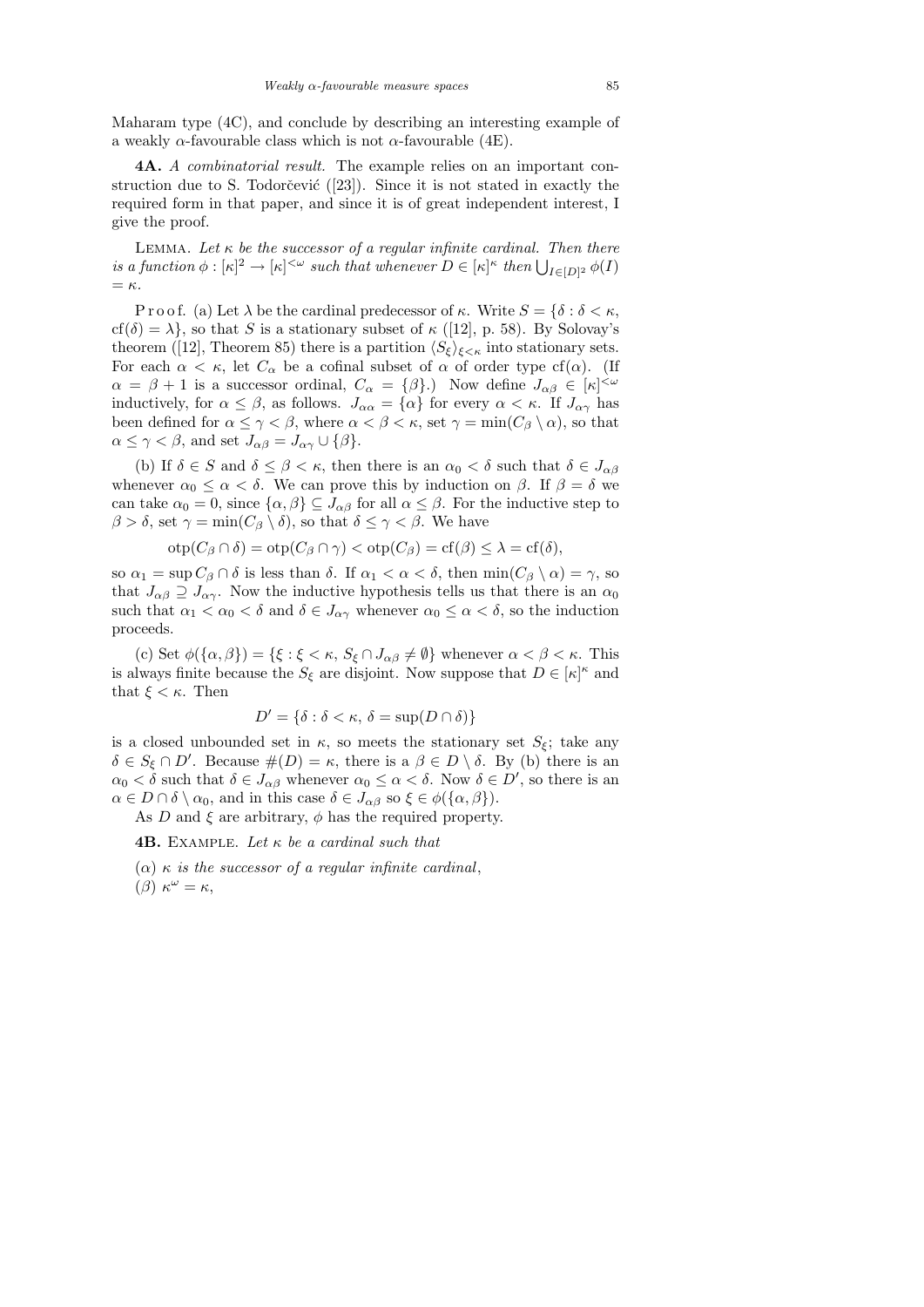(γ)  $\kappa \geq \omega_2$ .

Give  $\{0,1\}^{\kappa}$  its usual measure  $\nu$ . Then there is a subset X of  $\{0,1\}^{\kappa}$  such that the subspace measure on  $X$  is regularly monocompact but not countably compact.

REMARK. The smallest cardinal for which  $(\alpha)$ – $(\gamma)$  can be proved without special axioms is  $c^{++}$ . I ought to remark that for  $\kappa = c^{++}$  a very much stronger result than 4A can be proved ([21]).

*Proof of the Example.* (a) By 4A, there is a function  $\phi : [\kappa]^2 \to [\kappa]^{<\omega}$ such that  $\kappa = \bigcup_{I \in [D]^2} \phi(I)$  for every  $D \in [\kappa]^\kappa$ . Let  $\psi : \kappa \to [\kappa]^\omega$  be a surjection. For  $B \subseteq \kappa$  set  $H_B = \{x : x \in \{0,1\}^{\kappa}, x(\xi) = 0 \text{ for every } \xi \in B\}.$ 

(b) Let A be the family of sets expressible in the form  $I \cup \psi(\xi)$ , where  $I \in [\kappa]^2$  and  $\xi \in \phi(I)$ . Then

(i) every member of  $A$  is infinite;

(ii)  $\mathcal{A} \cap \mathcal{P} J$  is countable for any countable  $J \subseteq \kappa$ ;

(iii) for any family  $\langle J_{\xi} \rangle_{\xi \leq \kappa}$  of countable sets, there is an  $A \in \mathcal{A}$  such that  $\eta \notin J_{\xi}$  for any distinct  $\xi, \eta \in A$ .

Of these, (i) is trivial, because  $\psi(\xi)$  is infinite for every  $\xi < \kappa$ . (ii) is true because  $[J]^2$  is countable whenever J is, and if  $A \in \mathcal{A}, A \subseteq J$ then  $A = I \cup \psi(\xi)$  for some  $I \in [J]^2$ ,  $\xi \in \phi(I)$ . As for (iii), given such a family  $\langle J_{\xi}\rangle_{\xi\langle\kappa\rangle}$ , there is a  $D \in [\kappa]^{\kappa}$  such that  $\eta \notin J_{\xi}$  for any distinct  $\xi, \eta \in D$  (because  $\kappa$  can be expressed as the union of  $\omega_1$  such free sets, by [6], Theorem 44.1, so at least one of them has cardinal  $\kappa$ ). Now there are a  $\xi < \kappa$  such that  $\psi(\xi) \subseteq D$ , and an  $I \in [D]^2$  such that  $\xi \in \phi(I)$ , so  $A = I \cup \phi(\xi)$  has the required properties.

(c) Now let  $X \subseteq \{0,1\}^{\kappa}$  be  $\{0,1\}^{\kappa} \setminus \bigcup_{A \in \mathcal{A}} H_A$ . Let  $\mu = \nu_X$  be the subspace measure on  $X$ , and  $\Sigma$  its domain.

(d) Write K for the family of non-empty closed subsets of  $\{0,1\}^{\kappa}$  which are self-supporting for  $\nu$ ; then every  $K \in \mathcal{K}$  meets X. To see this, recall that K is determined by coordinates in a countable set  $J \subseteq I$ . Now  $\mathcal{A} \cap \mathcal{P}J$ is countable (by b(ii) above), so there is a  $y \in K \setminus \bigcup \{H_A : A \in \mathcal{A}, A \subseteq J\};$ if we set  $x(\xi) = y(\xi)$  for  $\xi \in J$  and 1 otherwise, then  $x \in K \cap X$ . Thus X is of full outer measure for  $\nu$ ,  $\mu$  is a probability measure inner regular with respect to  $\mathcal{K}_X = \{K \cap X : K \in \mathcal{K}\}\$ , and  $K \mapsto K \cap X : \mathcal{K} \to \mathcal{K}_X$  is an order-isomorphism, as in 3F.

(e)  $\mu$  is  $\alpha$ -favourable. To see this, consider a tactic  $\tau$  constructed as follows. For every non-negligible  $E \in \Sigma$ , choose  $K_E \in \mathcal{K}$  such that  $K_E \cap$  $X \subseteq E$ .  $K_E$  is determined by a countable set  $A_E$  of coordinates. Now let  $\tau(E) \subseteq K_E \cap X$  be such that  $\mu(\tau(E)) > 0$  and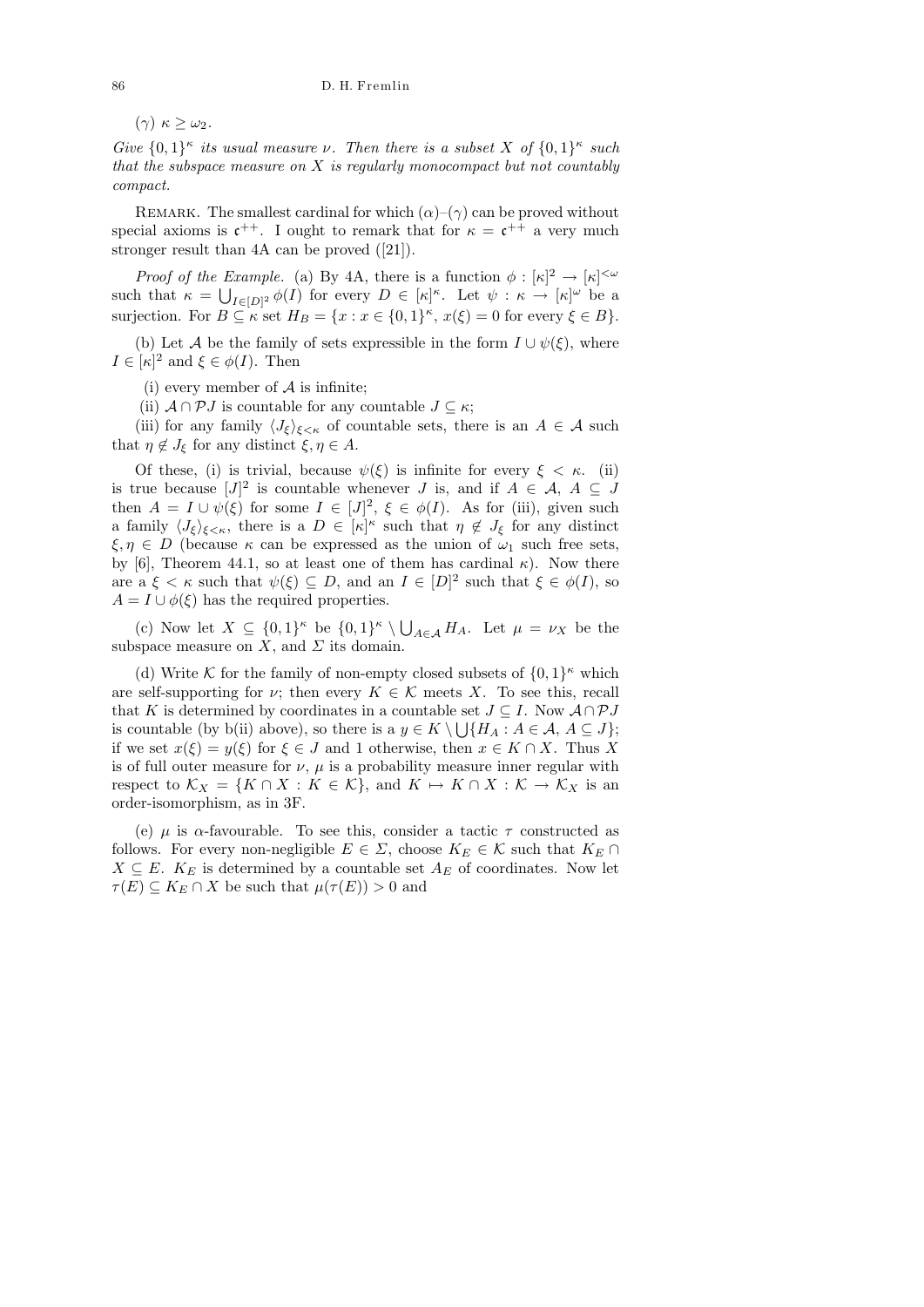for every  $I \in [A_E]^2$ ,  $\xi \in \phi(I)$  there is a finite  $J \subseteq \psi(\xi)$  such that  $H_J$ does not meet  $\tau(E)$ ;

such a set exists because

$$
\inf_{J \subseteq \psi(\xi) \text{ is finite}} \nu H_J = \nu H_{\psi(\xi)} = 0,
$$

and there are only countably many pairs  $(I, \xi)$  to be looked at. Clearly,  $\tau$ is a tactic for the second player in the game  $\Gamma(\Sigma \setminus \mathcal{N}_{\mu}).$ 

Let  $\langle E_n \rangle_{n\in\mathbb{N}}$  be a sequence of non-negligible sets in  $\Sigma$  such that  $E_{n+1} \subseteq$  $\tau(E_n)$  for every *n*. Then

$$
K_{E_{n+1}} \cap X \subseteq E_{n+1} \subseteq \tau(E_n) \subseteq K_{E_n} \cap X
$$

for every n, so  $\langle K_{E_n} \rangle_{n \in \mathbb{N}}$  is a non-increasing sequence of compact sets in  $\{0,1\}^{\kappa}$ , and  $K = \bigcap_{n \in \mathbb{N}} K_{E_n}$  is non-empty. By Lemma 1Eb, K is determined by coordinates in  $A^* = \bigcup_{n \in \mathbb{N}} \bigcap_{m \geq n} A_{E_m}$ .

Take any  $z' \in K$ , and consider  $z \in \{0,1\}^{\kappa}$ , defined by setting  $z(i) = z'(i)$ for  $i \in A^*$  and 1 otherwise. Then  $z \in K$ . If  $z \notin X$ , then there is an  $A \in \mathcal{A}$ such that  $z(i) = 0$  for every  $i \in A$ . Of course,  $A \subseteq A^*$ . Express A as  $I \cup \psi(\xi)$ , where  $I \in [A]^2$  and  $\xi \in \phi(I)$ ; then there is some n such that  $I \in [A_{E_n}]^2$ . But in this case there is a finite set  $J \subseteq \psi(\xi)$  such that  $K_{E_n} \cap H_J = \emptyset$ , and  $z \notin K_{E_n}$ , which is impossible.

Thus  $z \in K \cap X \subseteq \bigcap_{n \in \mathbb{N}} E_n$ . As  $\langle E_n \rangle_{n \in \mathbb{N}}$  is arbitrary,  $\tau$  is a winning tactic and  $\mu$  is  $\alpha$ -favourable.

By 3G,  $\mu$  is regularly monocompact.

(f) For the last step, I argue by contradiction. Suppose, if possible, that  $\mu$  is countably compact.

(i) There is a countably compact class  $\mathcal{R} \subseteq \Sigma$  such that  $\mu$  is inner regular with respect to  $\mathcal{R}$ . By 1Bb(ii), we may suppose that  $\mathcal{R}$  is closed under countable intersections. Write  $\mathcal Z$  for the family of zero sets in  $\{0,1\}^{\kappa}$ and  $\mathcal{Z}_X$  for  $\{Z \cap X : Z \in \mathcal{Z}\}\$ . Then  $\mathcal{Z}_X$  is also closed under countable intersections, and  $\mu$  is inner regular with respect to  $\mathcal{Z}_X$ ; so  $\mu$  is inner regular with respect to  $\mathcal{R} \cap \mathcal{Z}_X$  ([10], 412Ac).

(ii) For each  $\xi \in \kappa$ , let  $\langle Z_{\xi n} \rangle_{n \in \mathbb{N}}$  be a sequence in  $\mathcal Z$  such that  $Z_{\xi n} \cap X \in \mathcal R$ and  $Z_{\xi n} \cap X \subseteq H_{\{\xi\}}$  for every  $n \in \mathbb{N}$ , and  $\lim_{n \to \infty} \mu(Z_{\xi n} \cap X) = 1/2$ . We may of course replace  $Z_{\xi n}$  by  $Z_{\xi n} \cap H_{\{\xi\}}$ , so that  $Z_{\xi n} \subseteq H_{\{\xi\}}$  for every n. Let  $J_{\xi} \subseteq \kappa$  be a countable set such that every  $Z_{\xi n}$  is determined by coordinates in  $J_{\xi}$ . Note that if  $F \in \text{dom }\nu$  is such that  $\nu F > 0$  and F is determined by coordinates in  $\kappa \setminus \{\xi\}$ , there is an  $n \in \mathbb{N}$  such that  $\nu(F \cap Z_{\xi n}) > 0$ , because

$$
\lim_{n\to\infty}\nu(H_{\{\xi\}}\Delta Z_{\xi n})=\lim_{n\to\infty}\mu(X\cap H_{\xi}\setminus Z_{\xi n})=0,
$$

so

$$
\lim_{n \to \infty} \nu(F \cap Z_{\xi n}) = \nu(F \cap H_{\xi}) = \frac{1}{2} \nu F > 0.
$$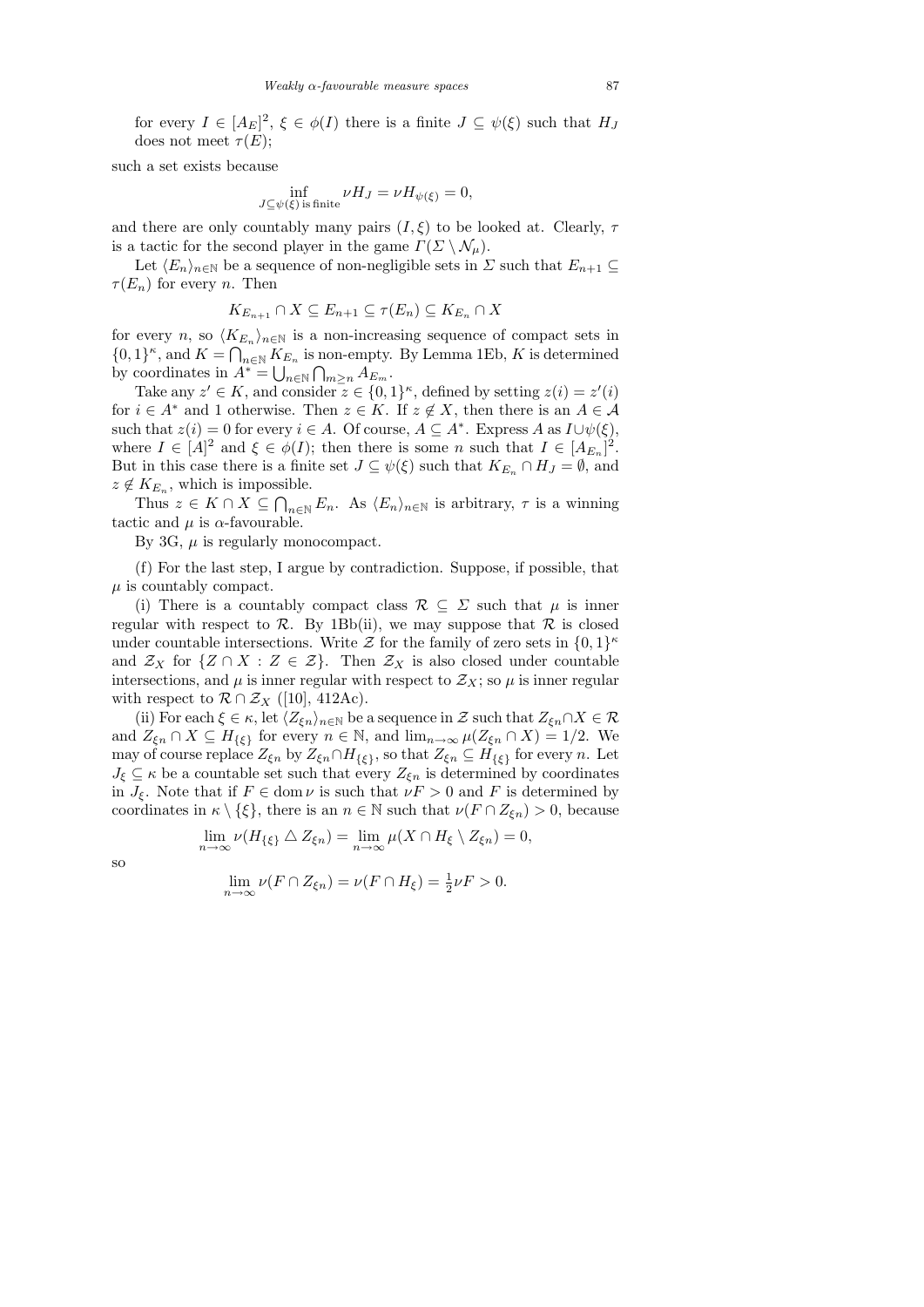## 88 D. H. Fremlin

(iii) By b(iii), there is a set  $A \in \mathcal{A}$  such that  $\xi \notin J_{\eta}$  whenever  $\xi, \eta$ are distinct members of A. Enumerate A as  $\langle \xi_i \rangle_{i \in \mathbb{N}}$  and choose  $\langle n_i \rangle_{i \in \mathbb{N}}$ inductively in such a way that  $F_m = \bigcap_{i \leq m} Z_{\xi_i n_i}$  is never negligible; this is possible by the last remark in (ii) just above. In this case,  $\langle X \cap Z_{\xi_i n_i} \rangle_{i \in \mathbb{N}}$ is a sequence in  $R$  such that every finite subset has non-empty intersection, because  $F_m \cap X$  is never empty. There ought therefore to be a point  $x \in$  $X \cap \bigcap_{i \in \mathbb{N}} Z_{\xi_i n_i}$ . But for this x, we have  $x(\xi_i) = 0$  for every  $i \in \mathbb{N}$ , that is,  $x(\xi) = 0$  for every  $\xi \in A$ , and  $x \notin X$ .

This contradiction shows that  $\mu$  is not countably compact, and has all the declared properties.

4C. In [16], there is an example of a perfect probability measure which is not countably compact; since it is a subspace of  $\{0,1\}^{\omega_1}$ , 3Ea tells us that it is also not weakly  $\alpha$ -favourable. I offer a minor adaptation of the argument to show that, subject to the continuum hypothesis, we can achieve the same phenomenon with a measure of countable Maharam type.

EXAMPLE. Let  $\nu$  be any strictly positive completion regular Radon probability measure on  $\{0,1\}^{\omega_1}$ . Then there is a set  $X \subseteq \{0,1\}^{\omega_1}$ , of full outer measure for  $\nu$ , such that the subspace measure on X is perfect but not weakly α-favourable.

P r o o f. (a) I start by giving the construction. Let  $\Omega$  be the set of nonzero countable limit ordinals. For each  $\delta \in \Omega$ , let  $\langle \theta_{\delta}(n) \rangle_{n \in \mathbb{N}}$  be a strictly increasing sequence in  $\delta$  with supremum  $\delta$ , and set  $A_{\delta} = {\theta_{\delta}(n) : n \in \mathbb{N}}$ . Choose  $w_{\delta} \in \{0,1\}^{A_{\delta}}$  such that  $\nu\{x : x \restriction A_{\delta} = w_{\delta}\} = 0$ .

If we write

$$
\Omega_0 = \{ \delta : \delta \in \Omega, w_{\delta}(\xi) = 0 \text{ for infinitely many } \xi \in A_{\delta} \},
$$

 $\Omega_1 = \{\delta : \delta \in \Omega, w_{\delta}(\xi) = 1 \text{ for infinitely many } \xi \in A_{\delta}\},\$ 

at least one of these is a stationary set in  $\omega_1$ . Take  $\varepsilon \in \{0,1\}$  such that  $\Omega_{\varepsilon}$ is stationary.

Now define  $X$  by writing

$$
X = \{x : x \in \{0,1\}^{\omega_1}, \ x \nmid A_\delta \neq w_\delta \text{ for every } \delta \in \Omega_\varepsilon\}.
$$

(b) The first step is to check that  $\nu^*X = 1$ . For suppose, if possible, otherwise. Then, because  $\nu$  is completion regular, there is a non-negligible zero set  $K \subseteq \{0,1\}^{\omega_1}$  which is disjoint from X. This K is determined by some countable set of coordinates, so there is a  $\zeta < \omega_1$  such that K is determined by coordinates in  $\zeta$ . Now there is a  $z \in K$  such that  $z \upharpoonright A_\delta \neq w_\delta$ for any  $\delta \in \Omega_{\varepsilon}$  such that  $\delta \leq \zeta$ , because there are only countably many such  $\delta$ , so we have only countably many negligible sets to avoid. Set  $x(\xi) = z(\xi)$ for  $\xi < \zeta$ ,  $x(\xi) = 1 - \varepsilon$  for  $\xi \in \omega_1 \setminus \zeta$ . Then  $x \in K$  because  $x \upharpoonright \zeta = z \upharpoonright \zeta$ . If  $\delta \in \Omega_{\varepsilon}$  and  $\delta \leq \zeta$ , then  $x \upharpoonright A_{\delta} = z \upharpoonright A_{\delta} \neq w_{\delta}$ . If  $\delta \in \Omega_{\varepsilon}$  and  $\delta > \zeta$ , then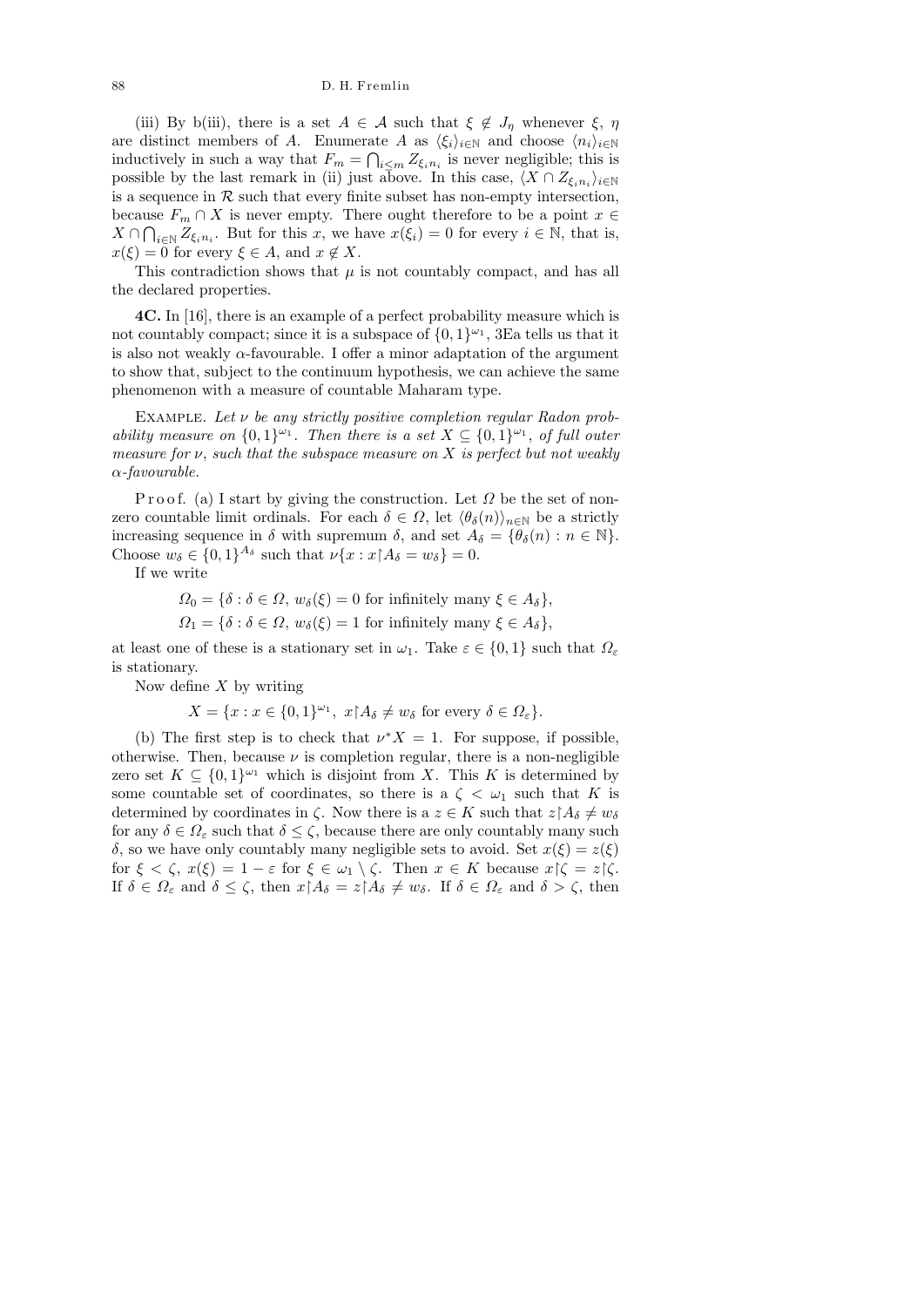$\{\xi : \xi \in A_{\delta}, x(\xi) = \varepsilon\} \subseteq A_{\delta} \cap \zeta$  is finite, so again  $x \upharpoonright A_{\delta} \neq w_{\delta}$ . Accordingly,  $x \in K \cap X$ , which is supposed to be impossible. Thus X must indeed have full outer measure.

(c) Next, I have to show that the subspace measure  $\mu$  on X is perfect. To see this, let  $f: X \to \mathbb{R}$  be a measurable function and  $E \in \text{dom}\,\mu$  a non-negligible set. Then there is a measurable function  $g: \{0,1\}^{\omega_1} \to \mathbb{R}$ extending f, and an  $F \in \text{dom } \nu$  such that  $F \cap X = E$ . There is a function  $h: \{0,1\}^{\omega_1} \to \mathbb{R}$ , determined by coordinates in a countable set, equal almost everywhere to g; let  $H \subseteq \{0,1\}^{\omega_1}$  be a conegligible set, a countable union of zero sets, such that  $h|H = g/H$ . Let  $F_0$  be a non-negligible zero set included in F.

Let  $\zeta < \omega_1$  be such that  $F_0$ , H and h are all determined by coordinates less than  $\zeta$ . As in (b) just above, the set  $D = {\delta : \delta \in \Omega_{\varepsilon}, A_{\delta} \subseteq \zeta}$ is countable, and  $G = \{x : x \in \{0,1\}^{\omega_1}, x \restriction A_{\delta} \neq w_{\delta} \text{ for every } \delta \in D\}$ is conegligible. Of course,  $\nu$  is perfect, so there is a compact set  $K \subseteq$  $h[F_0 \cap G \cap H]$  such that  $\nu h^{-1}[K] > 0$ . But, just as in (b), if we have any  $z \in G$  there is an  $x \in X$  such that  $x \upharpoonright \zeta = z \upharpoonright \zeta$ , and now  $h(x) = h(z)$ . This means that  $h[B \cap X] \supseteq h[B \cap G]$  for any set  $B \subseteq \{0,1\}^{\omega_1}$  determined by coordinates less than  $\zeta$ . In particular,

$$
f[E] = g[E] = g[F \cap X] \supseteq g[H \cap F_0 \cap X]
$$

$$
= h[H \cap F_0 \cap X] \supseteq h[H \cap F_0 \cap G] \supseteq K.
$$

On the other hand,  $f^{-1}[K] \supseteq H \cap X \cap h^{-1}[K]$ , so

$$
\mu f^{-1}[K] \ge \nu^*(H \cap X \cap h^{-1}[K]) = \nu h^{-1}[K] > 0.
$$

As  $f$  is arbitrary,  $\mu$  is perfect.

(d) These arguments are minor modifications of the corresponding ones in [16]. Similarly, to see that  $\mu$  is not weakly  $\alpha$ -favourable, I adapt the argument used in [16] to show that it is not countably compact. Write  $\mathcal K$ for the family of non-empty closed self-supporting sets in  $\{0,1\}^{\omega_1}$ ; every member of  $K$  is determined by a countable set of coordinates,  $\mu$  is inner regular with respect to  $\mathcal{K}_X = \{K \cap X : K \in \mathcal{K}\}\$  and  $K \mapsto K \cap X : \mathcal{K} \to \mathcal{K}_X$ is an order-preserving bijection (see 3F above).

(e) Let  $\sigma: \bigcup_{n\geq 1} \mathcal{K}_X \to \mathcal{K}_X$  be any strategy for the second player in the game  $\Gamma(\mathcal{K}_X)$ . (I seek to show that  $\sigma$  is not a winning strategy.) Define  $\sigma' : \bigcup_{n \geq 1} \mathcal{K}^n \to \mathcal{K}$  by saying that

$$
\sigma(K_0 \cap X, \dots, K_n \cap X) = \sigma'(K_0, \dots, K_n) \cap X
$$

for all  $K_0, \ldots, K_n \in \mathcal{K}$ .

(f) The next step is to choose an increasing family  $\langle M_{\alpha}\rangle_{\alpha<\omega_1}$  of countable sets. These can be described as elementary submodels for an appropriate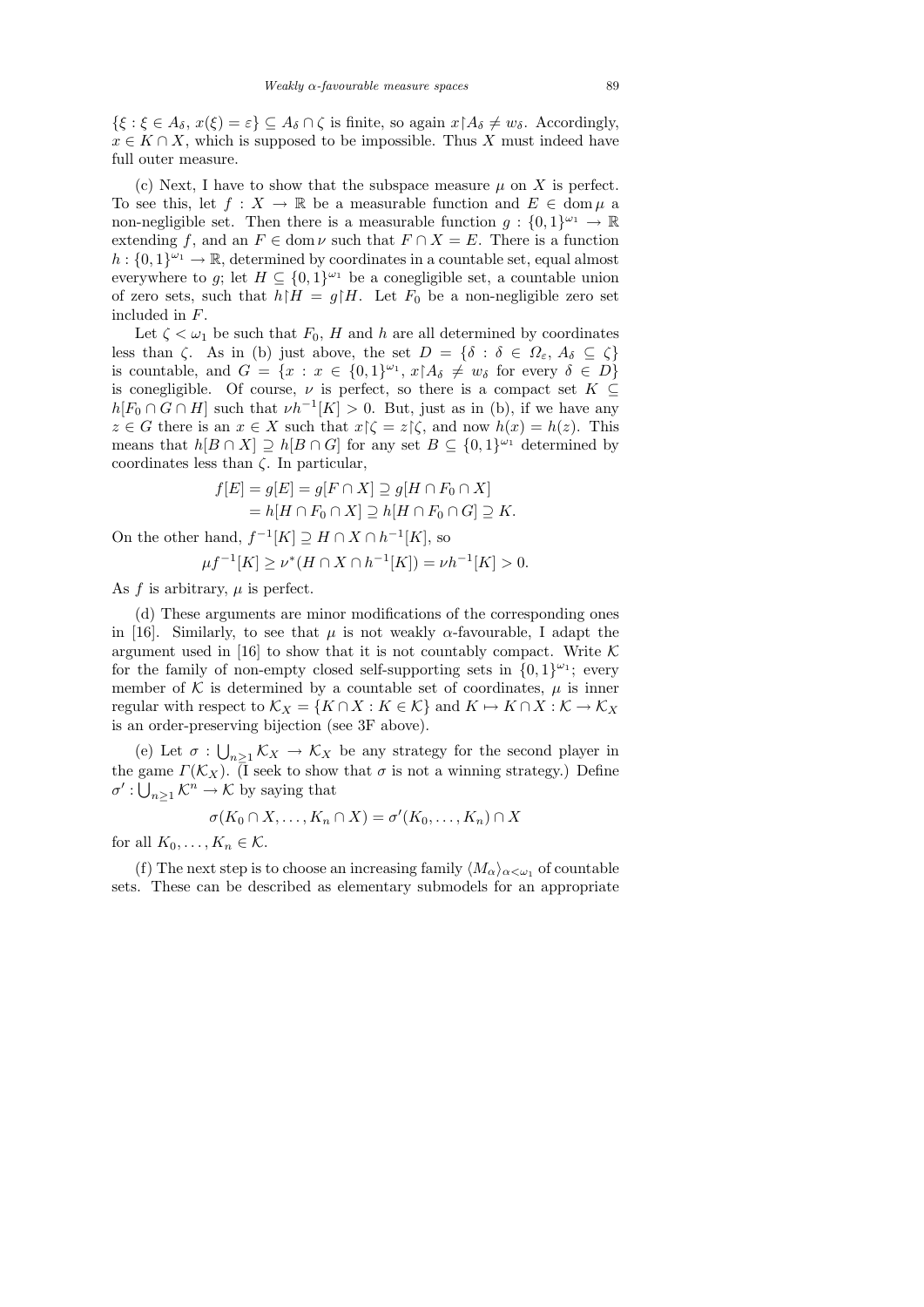fragment of set theory; but for readers unfamiliar or uncomfortable with model theory, I give the details of a straightforward construction. Let  $\mathcal M$ be the family of countable subsets M of  $\mathcal{K} \cup \omega_1$  such that

- whenever  $K_0, \ldots, K_n \in M \cap \mathcal{K}$ , then  $\sigma'(K_0, \ldots, K_n) \in M$ ,
- whenever  $K, K' \in M \cap \mathcal{K}$  and  $K \cap K'$  is not negligible, there is an  $L \in M \cap \mathcal{K}$  such that  $L \subseteq K \cap K'$ ,
- whenever  $K \in M \cap \mathcal{K}$  then K is determined by coordinates in  $M \cap \omega_1$ , • whenever  $\xi \in M \cap \omega_1$  and  $\eta < \xi$ , then  $\eta \in M$ ,
- whenever I is a finite subset of  $M \cap \omega_1$  and  $w \in \{0,1\}^I$ , then  $\{x : x \in$  $\{0,1\}^{\omega_1}, x \mid I \in w\}$  belongs to M.

Then it is easy to see that if  $M \subseteq \mathcal{K} \cup \omega_1$  is any countable set, there is an  $M' \in \mathcal{M}$  such that  $M \subseteq M'$ ; if  $M \in \mathcal{M}$ , then  $M \cap \omega_1 \in \omega_1$ ; and if  $\langle M_n \rangle_{n \in \mathbb{N}}$ is a non-decreasing sequence in M, then  $\bigcup_{n\in\mathbb{N}}M_n\in\mathcal{M}$ . Let  $\langle M_{\alpha}\rangle_{\alpha<\omega_1}$  be a family in M such that  $M_0 = \emptyset$ ,  $M_\alpha \cup \{M_\alpha \cap \omega_1\} \subseteq M_{\alpha+1}$  for every  $\alpha$ , and  $M_{\alpha} = \bigcup_{\beta < \alpha} M_{\beta}$  for  $\alpha \in \Omega$ .

If we set  $\gamma_{\alpha} = \sup(M_{\alpha} \cap \omega_1)$  for  $\alpha < \omega_1$ ,  $\langle \gamma_{\alpha} \rangle_{\alpha < \omega_1}$  is strictly increasing and  $\gamma_{\alpha} = \sup_{\beta < \alpha} \gamma_{\beta}$  for  $\alpha \in \Omega$ ; so  $\{\gamma_{\alpha} : \alpha \in \Omega\}$  is a club in  $\omega_1$ , and meets the stationary set  $\Omega_{\varepsilon}$ . Let  $\alpha \in \Omega$  be such that  $\gamma_{\alpha} = \delta \in \Omega_{\varepsilon}$ . Set  $M'_{0} = \emptyset$ ,  $M'_n = M_{\theta_\alpha(n)}$  for  $n \geq 1$ , so that  $\langle M'_n \rangle_{n \in \mathbb{N}}$  is an increasing sequence in M with union  $M_{\alpha}$ .

(g) Consider the set  $A_{\delta}$ . For each  $n \in \mathbb{N}$ ,  $I_n = A_{\delta} \cap M'_{n+1} \setminus M'_n$  is finite, because  $M'_n \cap \omega_1 < \delta$ . Set  $H_n = \{x : x \in \{0,1\}^{\omega_1}, x \mid I_n = w_\delta \mid I_n\};$  then  $H_n \in M'_{n+1}$ . Choose  $\langle K_n \rangle_{n \in \mathbb{N}}$  in K inductively, as follows.  $K_0 = H_0 \in M'_1$ . Given that  $K_i \in M'_{i+1}$  for  $i \leq n$ , then  $K'_n = \sigma'(K_0, \ldots, K_n) \in M'_{n+1}$ . Now  $K'_n$  is determined by coordinates in  $M'_{n+1} \cap \omega_1$ , while  $H_{n+1}$  is determined by coordinates in  $I_{n+1}$ , which is disjoint from  $M'_{n+1}$ ; so  $K'_{n} \cap H_{n+1} \neq \emptyset$  and (because  $K'_n$  is self-supporting)  $\nu(K'_n \cap H_{n+1}) > 0$ . Since both  $K'_n$  and  $H_{n+1}$ belong to  $M'_{n+2}$ , there is a  $K_{n+1} \in M'_{n+2} \cap \mathcal{K}$  such that  $K_{n+1} \subseteq K'_{n} \cap H_{n+1}$ . Continue.

At the end of the induction, consider  $K = \bigcap_{n \in \mathbb{N}} K_n$ . Because  $K_n \subseteq H_n$ for every  $n, x(\xi) = w_\delta(\xi)$  whenever  $x \in K$  and  $\xi \in A_\delta$ , so  $K \cap X = \emptyset$ . But this means that  $\langle K_n \cap X \rangle_{n \in \mathbb{N}}$  has empty intersection, while

$$
K_{n+1} \cap X \subseteq K'_n \cap X = \sigma(K_0 \cap X, \dots, K_n \cap X)
$$

for every  $n \in \mathbb{N}$ . So  $\langle K_n \cap X \rangle_{n \in \mathbb{N}}$  witnesses that  $\sigma$  is not a winning strategy. As  $\sigma$  is arbitrary,  $\mu$  is not weakly  $\alpha$ -favourable.

4D. Remark. If the continuum hypothesis is true, then by Theorem 7 and Lemma 3 of [2] there is a strictly positive completion regular Radon measure on  $\{0,1\}^{\omega_1}$  with countable Maharam type, and we can start from this in Example 4C to obtain a perfect probability space of countable Maharam type which is not weakly  $\alpha$ -favourable.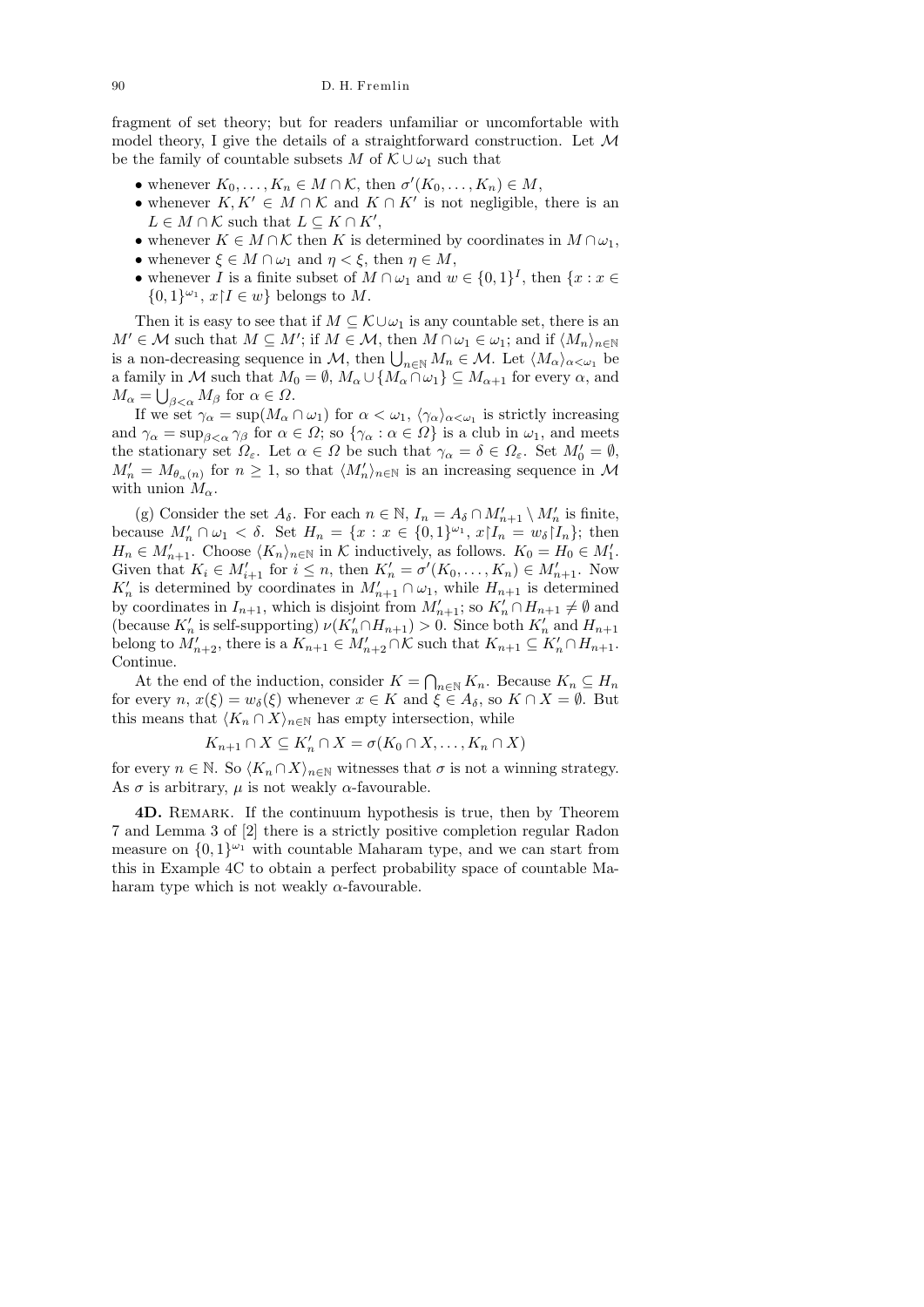4E. Since most of us find it surprising that any class of sets can be weakly  $\alpha$ -favourable but not  $\alpha$ -favourable, and since, as far as I know, the following example has not been published explicitly (though it is implicit in [4]), I set out the following fact.

PROPOSITION. Let  $\widehat{\mathcal{B}}$  be the algebra of subsets of  $\mathbb R$  with the Baire property, and M the ideal of meager subsets of  $\mathbb{R}$ . Then  $\widehat{\mathcal{B}} \setminus \mathcal{M}$  is a weakly  $\alpha$ -favourable class which is not  $\alpha$ -favourable.

P r o o f. (a) Because R is a complete metric space, R is an  $\alpha$ -favourable topological space in the sense of [3], that is, the family of non-empty open subsets of R is an  $\alpha$ -favourable class. By [8], 7I, it follows that  $\mathcal{B} \setminus \mathcal{M}$  is weakly  $\alpha$ -favourable.

(b) Let  $\tau$  be a tactic for the second player in  $\Gamma(\widehat{\mathcal{B}} \setminus \mathcal{M})$ . (I seek to show that  $\tau$  is not a winning tactic.) Let U be a countable base for the topology of R, not containing the empty set.

(i) The key to the argument is the following fact: for any  $U \in \mathcal{U}$  there is a  $V \in \mathcal{U}$  such that  $\{M : M \in \mathcal{M}, V \setminus \tau(U \setminus M) \in \mathcal{M}\}\$ is cofinal with M. For suppose, if possible, otherwise. Then we can find for each  $V \in \mathcal{U}$ a set  $M_V \in \mathcal{M}$  such that  $V \setminus \tau(U \setminus M) \notin \mathcal{M}$  whenever  $M \in \mathcal{M}$  and  $M \supseteq M_V$ . Because M is a  $\sigma$ -ideal of sets, so that  $add(M) > \omega = \#(\mathcal{U}),$  $M^* = \bigcup_{V \in \mathcal{U}} M_V$  belongs to M. But now  $\tau(U \setminus M^*) \in \mathcal{B} \setminus \mathcal{M}$ , so there must be some non-empty open set G such that  $G \Delta \tau(U \setminus M^*) \in \mathcal{M}$ . Taking  $V \in \mathcal{U}$  such that  $V \subseteq G$ , we have  $V \setminus \tau(U \setminus M^*) \in \mathcal{M}$  while  $M^* \supseteq M_V$ , which is supposed to be impossible.

(ii) We can therefore choose a sequence  $\langle V_i \rangle_{i \in \mathbb{N}}$  in U such that, for each  $i \in \mathbb{N}, \{M: V_{i+1} \setminus \tau(V_i \setminus M) \in \mathcal{M}\}\$ is cofinal with  $\mathcal{M}$ ; shrinking  $V_i$  if need be, we can suppose that diam  $V_i \leq 2^{-i}$  for each i, so that  $N = \bigcap_{i \in \mathbb{N}} V_i$ contains at most one point. Now choose  $\langle N_i \rangle_{i \in \mathbb{N}}$  in M in such a way that  $N_0 \supseteq N$  and, for each i,

$$
V_{i+1} \setminus \tau(V_i \setminus N_i) \in \mathcal{M}, \quad N_{i+1} \supseteq V_{i+1} \setminus \tau(V_i \setminus N_i).
$$

Now, setting  $E_i = V_i \setminus N_i$ , we have a sequence  $\langle E_i \rangle_{i \in \mathbb{N}}$  in  $\mathcal{B} \setminus \mathcal{M}$  such that  $E_{i+1} \subseteq \tau(E_i)$  for every  $i \in \mathbb{N}$ , while  $\bigcap_{i \in \mathbb{N}} E_i \subseteq \bigcap_{i \in \mathbb{N}} V_i \setminus N$  is empty.

(iii) Thus  $\tau$  is not a winning tactic; as  $\tau$  is arbitrary,  $\mathcal{B} \setminus \mathcal{M}$  is not  $\alpha$ -favourable, as claimed.

REMARK. Note that if we set  $\mu E = 0$  for  $E \in \mathcal{M}$  and  $\infty$  for  $E \in \widehat{\mathcal{B}} \setminus \mathcal{M}$ , then  $(\mathbb{R}, \widehat{\mathcal{B}}, \mu)$  is a measure space in which  $\mathcal{M} = \mathcal{N}_{\mu}$ ; so that, if we read the definitions in 1A literally, it is a weakly  $\alpha$ -favourable measure space which is not  $\alpha$ -favourable. Of course, it is not semi-finite. Observe also that  $(\mathbb{R}, \mathcal{B}, \mathcal{M})$ is a complete  $\omega_1$ -saturated measurable space with negligibles in the sense of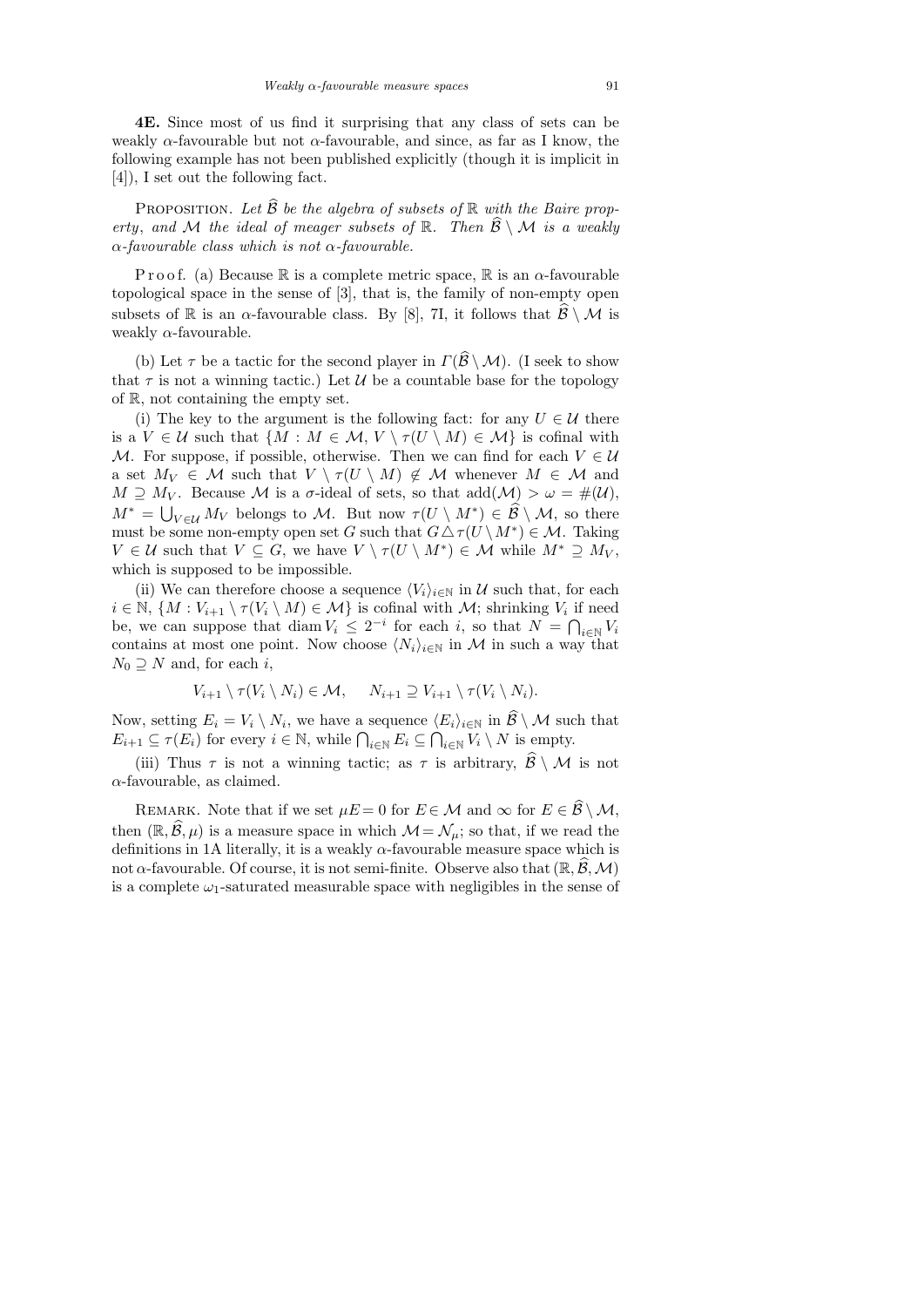[8], and indeed is "Ka-regular" and therefore "semi-perfect" in the terminology of that paper. Thus except for the crucial fact that  $\pi(\widehat{\mathcal{B}}/\mathcal{M}) = \omega$  it is similar to the best-behaved of probability spaces.

5. Problems. As remarked above, the results here leave open the following questions:

(a) Is there a weakly  $\alpha$ -favourable probability space which is not regularly monocompact?

(b) If  $(X, \Sigma, \mu)$  is an  $\alpha$ -favourable probability space and T is a  $\sigma$ -subalgebra of  $\Sigma$ , is  $(X, T, \mu \upharpoonright T)$  necessarily  $\alpha$ -favourable?

(This is a special case of the question raised after Proposition 2B.)

- (c) (i) Is the product of two  $\alpha$ -favourable probability spaces again  $\alpha$ favourable?
	- (ii) If  $\langle (X_i, \Sigma_i, \mu_i) \rangle_{i \in I}$  is a family of probability spaces such that the measure on  $\prod_{i\in J} X_i$  is  $\alpha$ -favourable for every finite  $J\subseteq I$ , is the product measure on  $\prod_{i \in I} X_i$  necessarily  $\alpha$ -favourable?

Of course, a negative answer to (a) would lead at once to positive answers to (b) and (c), and to corresponding results for monocompact spaces; but this would be surprising, and it is more natural to seek a negative answer to one of the questions (b) or  $(c)(i)$  to provide a negative answer to (a). A difficulty with the questions in (c) is that we cannot start from the  $\alpha$ -favourable space in Example 4B; any power of this is (isomorphic to) a weakly  $\alpha$ -favourable subspace of some  $\{0,1\}^A$ , and is therefore  $\alpha$ -favourable, by Proposition 3G. And similarly, it will be no help if one of the factors is  $\alpha$ favourable and the other is countably compact, by Proposition 2E. So until we have another example of an  $\alpha$ -favourable measure which is not countably compact, we cannot approach  $(c)(i)$  effectively. On the other hand, it might be useful to look at 4B in the context of question (b) here.

As noted in 4D above, the simplest form of the example in 4C has Maharam type  $\omega_1$ , and we need a special axiom, such as the continuum hypothesis, to achieve an example of this kind with countable Maharam type. Similarly, the example in 4B has Maharam type between  $\max(\omega_2, \mathfrak{c})$  and  $\mathfrak{c}^{++}$ , and while conceivably the techniques of [2] and [22] may allow some reduction in this (as in 4C), they cannot bring us to Maharam type less than  $\omega_2$ , by 3Ea. So the questions arise:

(d) Is it consistent to suppose that every perfect probability space of countable Maharam type is countably compact?

G. Plebanek has found a construction using a relatively weak special axiom (valid, in particular, if either there is a Sierpinski set in  $\mathbb R$  or Martin's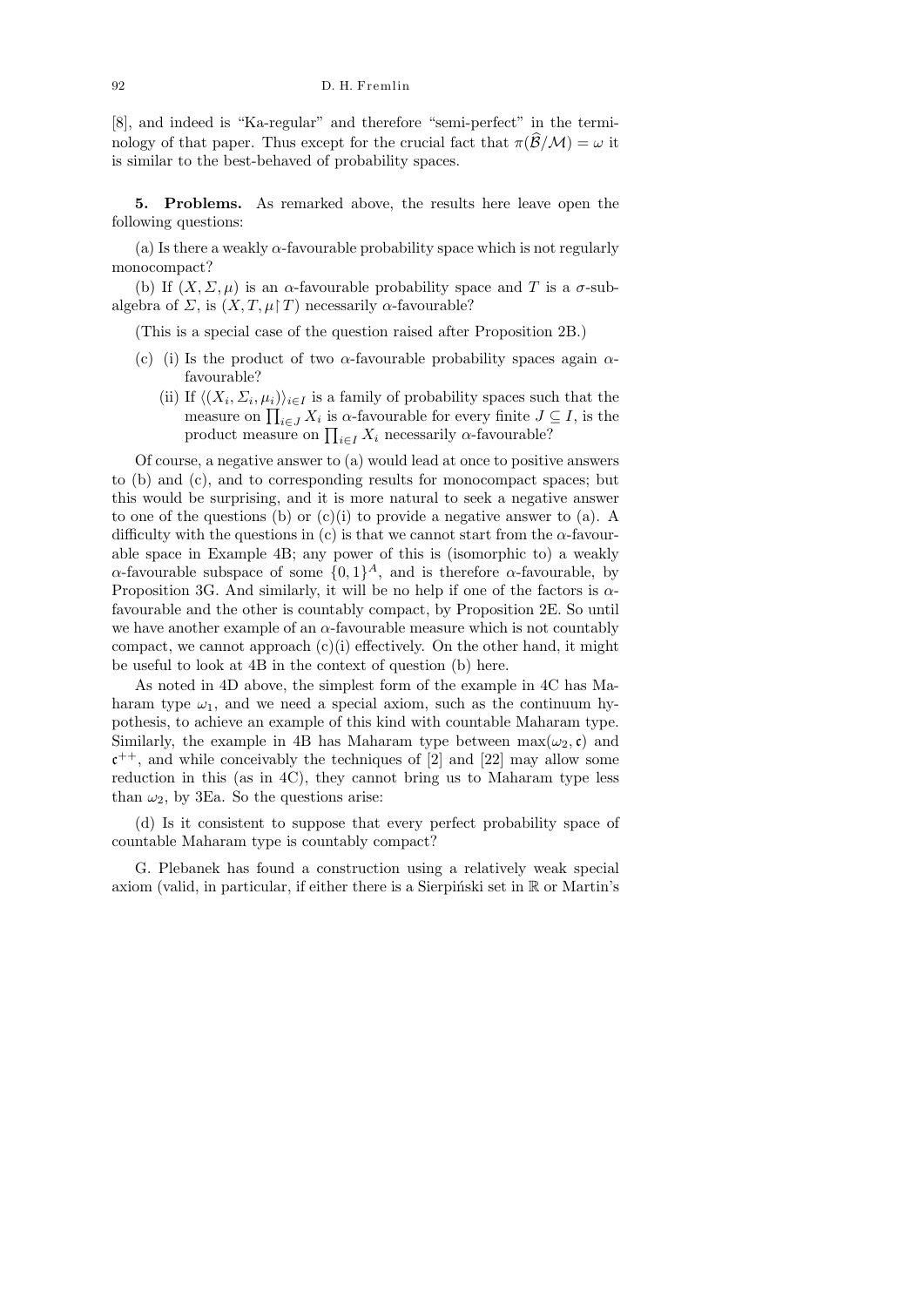axiom is true) of a perfect probability space of countable Maharam type which is not weakly  $\alpha$ -favourable.

(e) Is every (weakly)  $\alpha$ -favourable probability space of countable Maharam type countably compact?

Acknowledgements. Some of the work on this paper was done during a visit to Poland supported by the Royal Society, the Polish Academy of Sciences and the universities of Warsaw, Katowice, Wrocław and Gdańsk. I am grateful to W. Fleissner, F. Galvin and S. Todorčević for helpful comments. I should like to thank the referee for his careful reading of the paper, and in particular for reminding me of the concept of "monocompactness" and for finding an error in the original proof of Proposition 2B.

### **References**

- [1] A. Bellow and D. Kölzow (eds.), *Measure Theory* (*Oberwolfach*, 1975), Lecture Notes in Math. 541, Springer, 1976.
- [2] J. R. Choksi and D. H. Fremlin, *Completion regular measures on product spaces*, Math. Ann. 241 (1979), 113–128.
- [3] G. Choquet, *Lectures in Analysis*, Vol. I, Benjamin, 1969.
- [4] G. Debs, *Stratégies gagnantes dans certains jeux topologiques*, Fund. Math. 126 (1985), 93–105.
- [5] M. D e ki e r t, *Two results for monocompact measures*, Manuscripta Math. 80 (1993), 339–346.
- [6] P. E r d ˝o s, A. H a j n al, A. M ´a t´e and R. R a d o, *Combinatorial Set Theory*: *Partition*  $Relationship of Cardinals, Akadémiai Kiadó, 1984.$
- [7] D. H. Fremlin, *Consequences of Martin's Axiom*, Cambridge Univ. Press, 1984.
- [8] —, *Measure-additive coverings and measurable selectors*, Dissertationes Math. 260 (1987).
- [9] —, *Measure algebras*, pp. 876–980 in [15].
- [10] —, *Measure Theory*, in preparation. Drafts available by anonymous ftp from ftp.essex.ac.uk/pub/measuretheory.
- [11] F. Galvin and R. Telgársky, *Stationary strategies in topological games*, Topology Appl. 22 (1986), 51–69.
- [12] T. Jech, *Set Theory*, Academic Press, 1978.
- [13] S. Koppelberg, *General Theory of Boolean Algebras*, Vol. 1 of [15].
- [14] E. Marczewski, *On compact measures*, Fund. Math. 40 (1953), 113–124.
- [15] J. D. M o n k (ed.), *Handbook of Boolean Algebras*, North-Holland, 1989.
- [16] K. Musiał, *Inheritness of compactness and perfectness of measures by thick subsets*, pp. 31–42 in [1].
- [17] J. K. Pachl, *Two classes of measures*, Colloq. Math. 42 (1979), 331-340.
- [19] D. Ross, *Compact measures have Loeb preimages*, Proc. Amer. Math. Soc. 115 (1992), 365–370.
- [18] C. Ryll-Nardzewski, *On quasi-compact measures*, Fund. Math. 40 (1953), 125– 130.
- [20] V. V. Sazonov, *On perfect measures*, Amer. Math. Soc. Transl. (2) 48 (1966), 229–254.